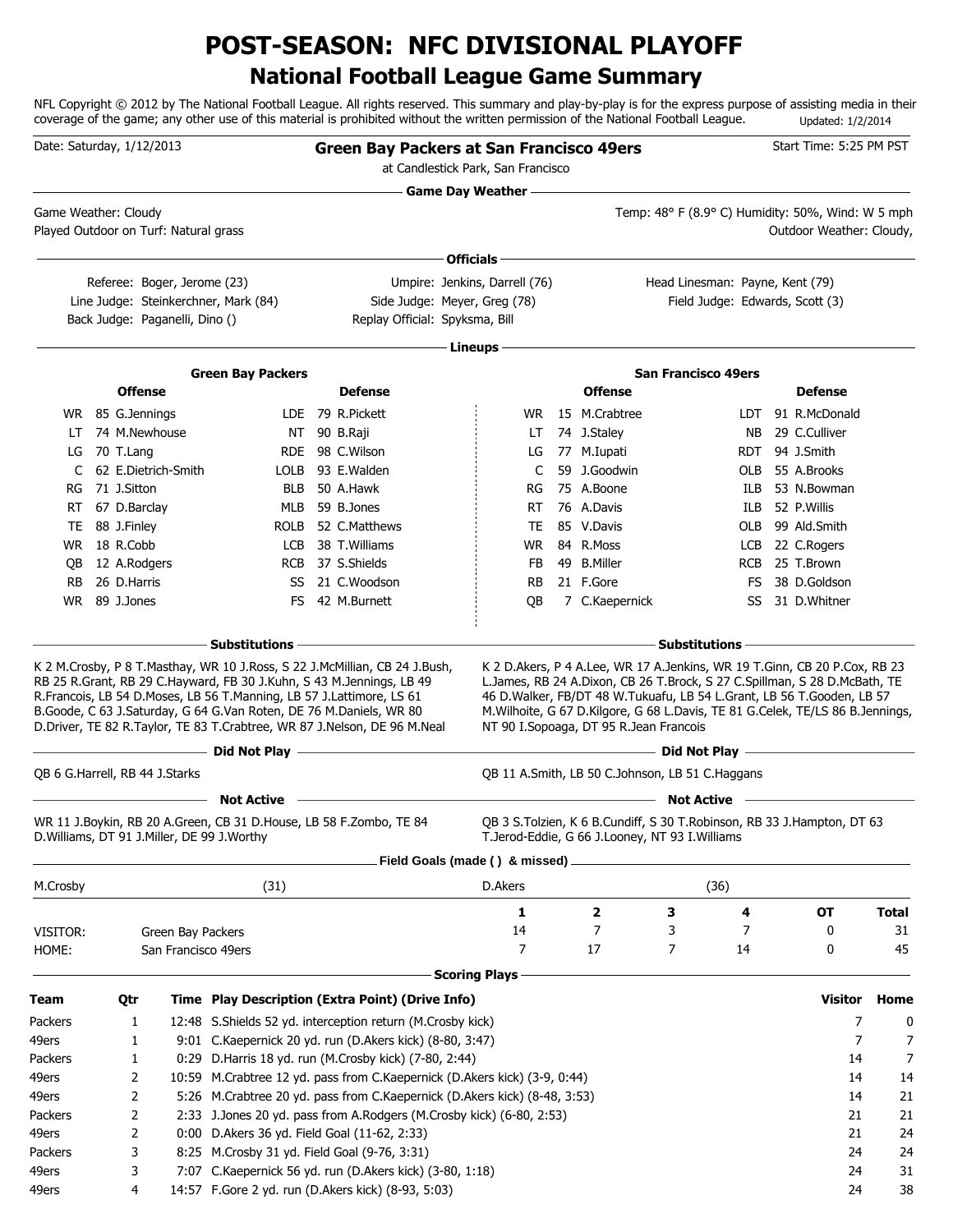## **National Football League Game Summary POST-SEASON: NFC DIVISIONAL PLAYOFF**

NFL Copyright © 2012 by The National Football League. All rights reserved. This summary and play-by-play is for the express purpose of assisting media in their coverage of the game; any other use of this material is prohibited without the written permission of the National Football League. Updated: 1/2/2014

| 49ers                   |  | 3:34 A.Dixon 2 yd. run (D.Akers kick) (11-93, 7:54)                        | 74         | 45 |
|-------------------------|--|----------------------------------------------------------------------------|------------|----|
| Packers                 |  | 0:57 G. Jennings 3 yd. pass from A. Rodgers (M. Crosby kick) (11-77, 2:37) |            | 45 |
| Paid Attendance: 69,732 |  |                                                                            | Time: 3:10 |    |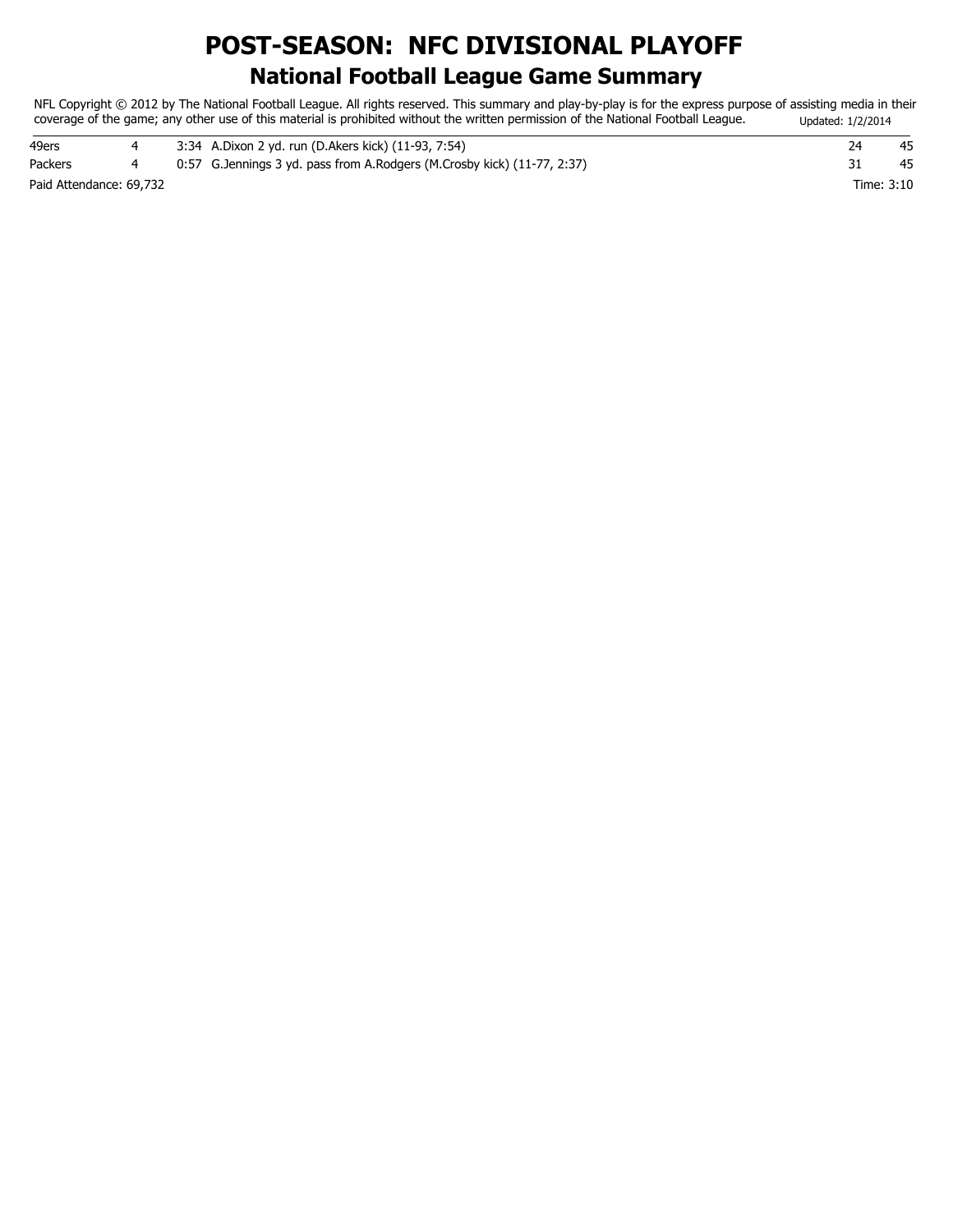# **Final Individual Statistics**

|                                              |     |                |             |              |             | <b>San Francisco 49ers</b> |                    |                     |    |                        |           |                |              |            |                |                         |                |
|----------------------------------------------|-----|----------------|-------------|--------------|-------------|----------------------------|--------------------|---------------------|----|------------------------|-----------|----------------|--------------|------------|----------------|-------------------------|----------------|
| <b>RUSHING</b>                               |     |                | <b>ATT</b>  | <b>YDS</b>   | <b>AVG</b>  | LG                         | TD                 | <b>RUSHING</b>      |    |                        |           |                | <b>ATT</b>   | <b>YDS</b> | <b>AVG</b>     | LG                      | <b>TD</b>      |
| D.Harris                                     |     |                | 11          | 53           | 4.8         | 18                         | $\mathbf{1}$       | C.Kaepernick        |    |                        |           |                | 16           | 181        | 11.3           | 56                      | $\mathbf 2$    |
| A.Rodgers                                    |     |                | 3           | 28           | 9.3         | 17                         | 0                  | F.Gore              |    |                        |           |                | 23           | 119        | 5.2            | 26                      | $\mathbf{1}$   |
| R.Cobb                                       |     |                | 2           | 23           | 11.5        | 19                         | 0                  | L.James             |    |                        |           |                | 3            | 21         | 7.0            | 14                      | 0              |
|                                              |     |                |             |              |             |                            |                    | A.Dixon             |    |                        |           |                | $\mathbf{1}$ | 2          | 2.0            | $\overline{\mathbf{2}}$ | 1              |
| Total                                        |     |                | 16          | 104          | 6.5         | 19                         | 1                  | Total               |    |                        |           |                | 43           | 323        | 7.5            | 56                      | 4              |
| <b>PASSING</b>                               | ATT | <b>CMP</b>     | <b>YDS</b>  | <b>SK/YD</b> | TD          | LG IN                      | RT                 | <b>PASSING</b>      |    |                        | ATT       | <b>CMP</b>     | <b>YDS</b>   | SK/YD TD   |                | ΙN<br>LG                | RT             |
| A.Rodgers                                    | 39  | 26             | 257         | 1/9          | 2           | 44<br>1                    | 91.5               | C.Kaepernick        |    |                        | 31        | 17             | 263          | 1/7        | 2              | 45<br>1                 | 91.2           |
| Total                                        | 39  | 26             | 257         | 1/9          | 2           | 44<br>1                    | 91.5               | <b>Total</b>        |    |                        | 31        | 17             | 263          | 1/7        | 2              | 45<br>1                 | 91.2           |
| <b>PASS RECEIVING</b>                        |     | <b>TAR</b>     | <b>REC</b>  | <b>YDS</b>   | <b>AVG</b>  | LG                         | TD                 |                     |    | <b>PASS RECEIVING</b>  |           | <b>TAR</b>     | <b>REC</b>   | <b>YDS</b> | <b>AVG</b>     | LG                      | <b>TD</b>      |
| G.Jennings                                   |     | 8              | 6           | 54           | 9.0         | 30                         | 1                  | M.Crabtree          |    |                        |           | 11             | 9            | 119        | 13.2           | 20                      | $\overline{2}$ |
| J.Nelson                                     |     | 7              | 5           | 46           | 9.2         | 12                         | 0                  | F.Gore              |    |                        |           | 2              | 2            | 48         | 24.0           | 45                      | 0              |
| R.Cobb                                       |     | 6              | 5           | 24           | 4.8         | 8                          | 0                  | R.Moss              |    |                        |           | 4              | 2            | 25         | 12.5           | 13                      | 0              |
| J.Jones                                      |     | 6              | 4           | 87           | 21.8        | 44                         | 1                  | V.Davis             |    |                        |           | 5              | 1            | 44         | 44.0           | 44                      | 0              |
| J.Finley                                     |     | 5              | 4           | 35           | 8.8         | 19                         | 0                  | D.Walker            |    |                        |           | 5              | 1            | 17         | 17.0           | 17                      | 0              |
| D.Harris                                     |     | 4              | 2           | 11           | 5.5         | 6                          | 0                  | L.James             |    |                        |           | 1              | 1            | 7          | 7.0            | 7                       | 0              |
| T.Crabtree                                   |     | 2              | 0           | 0            | 0.0         | 0                          | 0                  | T.Ginn              |    |                        |           | $\overline{2}$ | 1            | 3          | 3.0            | 3                       | 0              |
| J.Kuhn                                       |     | 1              | 0           | 0            | 0.0         | 0                          | 0                  | <b>B.Miller</b>     |    |                        |           | 1              | 0            | 0          | 0.0            | 0                       | 0              |
| Total                                        |     | 39             | 26          | 257          | 9.9         | 44                         | 2                  | Total               |    |                        |           | 31             | 17           | 263        | 15.5           | 45                      | $\overline{2}$ |
| <b>INTERCEPTIONS</b>                         |     |                | <b>NO</b>   | <b>YDS</b>   | <b>AVG</b>  | LG                         | TD                 |                     |    | <b>INTERCEPTIONS</b>   |           |                | NO           | YDS        | <b>AVG</b>     | LG                      | <b>TD</b>      |
| S.Shields                                    |     |                | 1           | 52           | 52.0        | 52                         | 1                  | T.Brown             |    |                        |           |                | 1            | 39         | 39.0           | 39                      | 0              |
| Total                                        |     |                | 1           | 52           | 52.0        | 52                         | 1                  | Total               |    |                        |           |                | 1            | 39         | 39.0           | 39                      | 0              |
| <b>PUNTING</b>                               | NO  | <b>YDS</b>     | <b>AVG</b>  | <b>NET</b>   | TВ          | <b>IN20</b>                | LG                 | <b>PUNTING</b>      |    |                        | <b>NO</b> | <b>YDS</b>     | <b>AVG</b>   | NET        | TB             | <b>IN20</b>             | LG             |
| T.Masthay                                    | 4   | 188            | 47.0        | 47.0         | 0           | 2                          | 52                 | A.Lee               |    |                        | 3         | 133            | 44.3         | 37.7       | 1              | 2                       | 52             |
| Total                                        | 4   | 188            | 47.0        | 47.0         | 0           | 2                          | 52                 | Total               |    |                        | 3         | 133            | 44.3         | 37.7       | 1              | 2                       | 52             |
| <b>PUNT RETURNS</b>                          |     | <b>NO</b>      | <b>YDS</b>  | <b>AVG</b>   | FC          | LG                         | TD                 | <b>PUNT RETURNS</b> |    |                        |           | <b>NO</b>      | <b>YDS</b>   | <b>AVG</b> | FC             | LG                      | <b>TD</b>      |
| J.Ross                                       |     | 1              | 0           | 0.0          | 0           | 0                          | 0                  | T.Ginn              |    |                        |           | 1              | 0            | 0.0        | 2              | 0                       | 0              |
| R.Cobb                                       |     | 1              | 0           | 0.0          | 0           | 0                          | 0                  | [DOWNED]            |    |                        |           | 1              | 0            | 0.0        | 0              | $\mathbf 0$             | 0              |
| [TOUCHBACK]                                  |     | 1              | 0           | 0.0          | 0           | 0                          | 0                  |                     |    |                        |           |                |              |            |                |                         |                |
| Total                                        |     | 2              | 0           | 0.0          | 0           | 0                          | 0                  | Total               |    |                        |           | 1              | 0            | 0.0        | 2              | 0                       | 0              |
| <b>KICKOFF RETURNS</b>                       |     | <b>NO</b>      | <b>YDS</b>  | <b>AVG</b>   | FC          | LG                         | TD                 |                     |    | <b>KICKOFF RETURNS</b> |           | <b>NO</b>      | <b>YDS</b>   | AVG        | FC             | LG                      | <b>TD</b>      |
| R.Cobb                                       |     | 4              | $71\,$      | 17.8         | 0           | 27                         | $\boldsymbol{0}$   | L.James             |    |                        |           | $\mathbf{1}$   | 23           | 23.0       | 0              | 23                      | $\mathbf 0$    |
| [TOUCHBACK]                                  |     | 3              | $\mathbf 0$ | 0.0          | 0           | 0                          | 0                  | [TOUCHBACK]         |    |                        |           | 4              | 0            | 0.0        | 0              | 0                       | 0              |
| Total                                        |     | $\overline{4}$ | 71          | 17.8         | 0           | 27                         | 0                  | Total               |    |                        |           | $\mathbf{1}$   | 23           | 23.0       | 0              | 23                      | 0              |
| <b>Green Bay Packers</b>                     |     |                |             |              |             |                            |                    |                     |    |                        |           |                |              |            |                |                         |                |
| <b>FUMBLES</b>                               |     |                |             | <b>FUM</b>   | <b>LOST</b> |                            | <b>OWN-REC YDS</b> |                     | TD | <b>FORCED</b>          |           | <b>OPP-REC</b> | <b>YDS</b>   | TD         | <b>OUT-BDS</b> |                         |                |
| A.Rodgers                                    |     |                |             | $\mathbf{1}$ |             | 0                          | 1                  | 0                   | 0  | 0                      |           | 0              | 0            | 0          |                | 0                       |                |
| R.Cobb                                       |     |                |             | 1            |             | 0                          | 0                  | 0                   | 0  | 0                      |           | 0              | 0            | 0          |                | 0                       |                |
| J.Ross                                       |     |                |             | 1            |             | 1                          | 0                  | 0                   | 0  | 0                      |           | 0              | 0            | 0          |                | 0                       |                |
| T.Lang                                       |     |                |             | 0<br>3       |             | 0                          | 1                  | 2                   | 0  | 0                      |           | 0              | 0            | 0          |                | 0                       |                |
| Total                                        |     |                |             |              |             | 1                          | $\overline{2}$     | $\overline{2}$      | 0  | $\mathbf{0}$           |           | $\mathbf{0}$   | 0            | 0          |                | 0                       |                |
| <b>San Francisco 49ers</b><br><b>FUMBLES</b> |     |                |             |              | FUM LOST    |                            | <b>OWN-REC YDS</b> |                     | TD | <b>FORCED</b>          |           | <b>OPP-REC</b> | <b>YDS</b>   | TD         | <b>OUT-BDS</b> |                         |                |
| C.Kaepernick                                 |     |                |             | 1            |             | 0                          | $\mathbf{1}$       | $-3$                | 0  | 0                      |           | 0              | 0            | 0          |                | 0                       |                |
| Ald.Smith                                    |     |                |             | 0            |             | 0                          | 0                  | 0                   | 0  | 1                      |           | 0              | 0            | 0          |                | 0                       |                |
| D.Goldson                                    |     |                |             | 0            |             | 0                          | 0                  | 0                   | 0  | 1                      |           | 0              | 0            | 0          |                | 0                       |                |
| C.Spillman                                   |     |                |             | 0            |             | 0                          | 0                  | 0                   | 0  | 0                      |           | $\mathbf{1}$   | 0            | 0          |                | 0                       |                |
| Total                                        |     |                |             | 1            |             | 0                          | $\mathbf{1}$       | $-3$                | 0  | 2                      |           | $\mathbf{1}$   | 0            | 0          |                | 0                       |                |
|                                              |     |                |             |              |             |                            |                    |                     |    |                        |           |                |              |            |                |                         |                |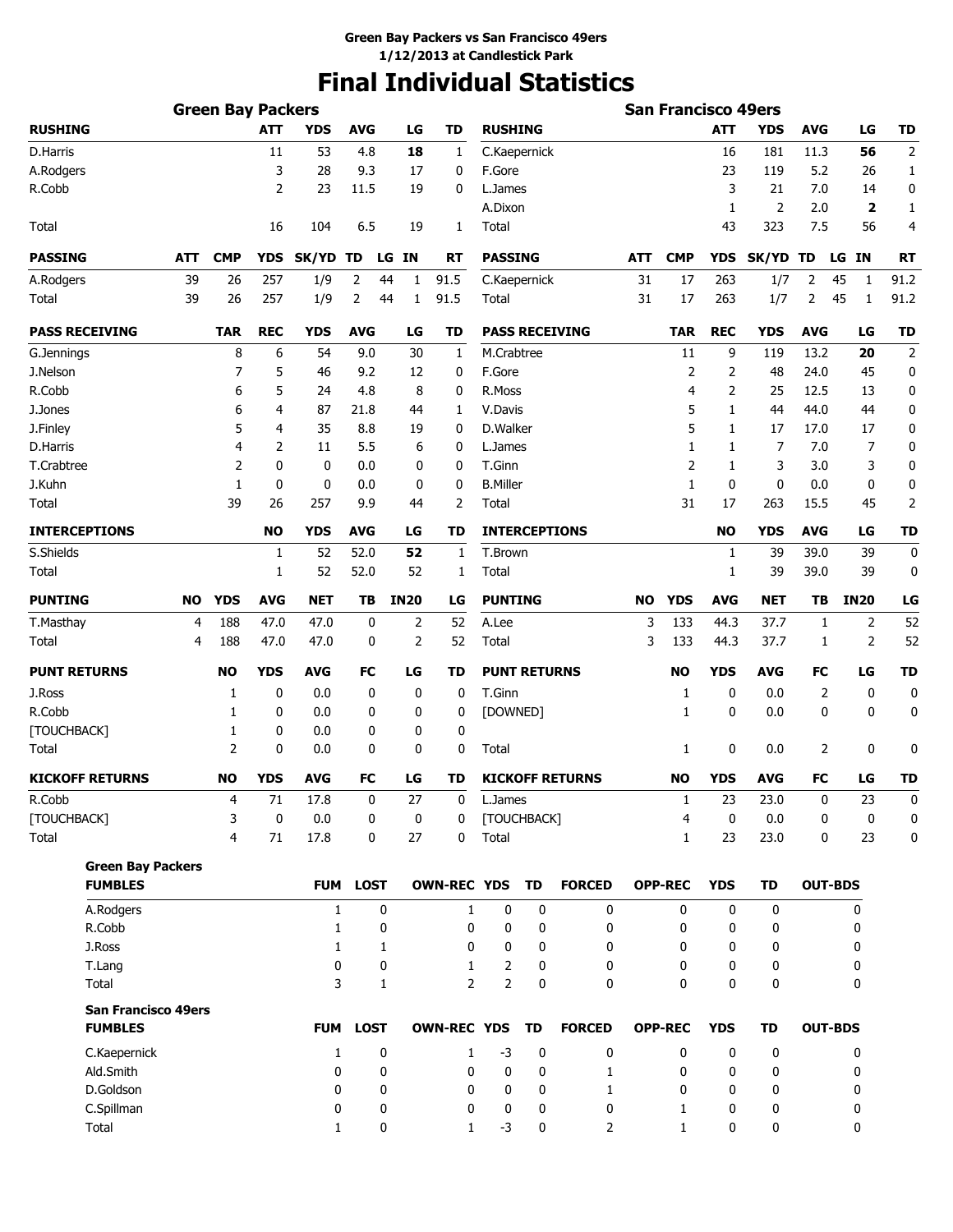# **Final Team Statistics**

|                                                   | <b>Visitor</b> | Home          |
|---------------------------------------------------|----------------|---------------|
|                                                   | <b>Packers</b> | 49ers         |
| <b>TOTAL FIRST DOWNS</b>                          | 20             | 29            |
| By Rushing                                        | 5              | 15            |
| By Passing                                        | 11             | 11            |
| By Penalty                                        | 4              | 3             |
| THIRD DOWN EFFICIENCY                             | 5-12-42%       | 8-13-62%      |
| <b>FOURTH DOWN EFFICIENCY</b>                     | 1-1-100%       | $0 - 0 - 0%$  |
| <b>TOTAL NET YARDS</b>                            | 352            | 579           |
| Total Offensive Plays (inc. times thrown passing) | 56             | 75            |
| Average gain per offensive play                   | 6.3            | 7.7           |
| <b>NET YARDS RUSHING</b>                          | 104            | 323           |
| <b>Total Rushing Plays</b>                        | 16             | 43            |
| Average gain per rushing play                     | 6.5            | 7.5           |
| Tackles for a loss-number and yards               | $0 - 0$        | $1 - 1$       |
| <b>NET YARDS PASSING</b>                          | 248            | 256           |
| Times thrown - yards lost attempting to pass      | $1 - 9$        | $1 - 7$       |
| Gross yards passing                               | 257            | 263           |
| <b>PASS ATTEMPTS-COMPLETIONS-HAD INTERCEPTED</b>  | $39 - 26 - 1$  | $31 - 17 - 1$ |
| Avg gain per pass play (inc.# thrown passing)     | 6.2            | 8.0           |
| <b>KICKOFFS Number-In End Zone-Touchbacks</b>     | $6 - 4 - 4$    | $7 - 6 - 3$   |
| <b>PUNTS Number and Average</b>                   | 4-47.0         | $3 - 44.3$    |
| <b>Had Blocked</b>                                | 0              | 0             |
| <b>FGs - PATs Had Blocked</b>                     | $0 - 0$        | $0 - 0$       |
| <b>Net Punting Average</b>                        | 47.0           | 37.7          |
| TOTAL RETURN YARDAGE (Not Including Kickoffs)     | 52             | 39            |
| No. and Yards Punt Returns                        | $2 - 0$        | $1 - 0$       |
| No. and Yards Kickoff Returns                     | 4-71           | $1 - 23$      |
| No. and Yards Interception Returns                | $1 - 52$       | $1 - 39$      |
| <b>PENALTIES Number and Yards</b>                 | $5 - 26$       | $8 - 86$      |
| <b>FUMBLES Number and Lost</b>                    | $3 - 1$        | $1 - 0$       |
| <b>TOUCHDOWNS</b>                                 | 4              | 6             |
| Rushing                                           | 1              | 4             |
| Passing                                           | 2              | 2             |
| Interceptions                                     | 1              | 0             |
| <b>EXTRA POINTS Made-Attempts</b>                 | $4 - 4$        | $6-6$         |
| Kicking Made-Attempts                             | 4-4            | $6-6$         |
| <b>FIELD GOALS Made-Attempts</b>                  | $1 - 1$        | $1 - 1$       |
| <b>RED ZONE EFFICIENCY</b>                        | 2-3-67%        | 3-4-75%       |
| <b>GOAL TO GO EFFICIENCY</b>                      | 1-1-100%       | 3-3-100%      |
| <b>SAFETIES</b>                                   | 0              | 0             |
| <b>FINAL SCORE</b>                                | 31             | 45            |
| TIME OF POSSESSION                                | 21:59          | 38:01         |
|                                                   |                |               |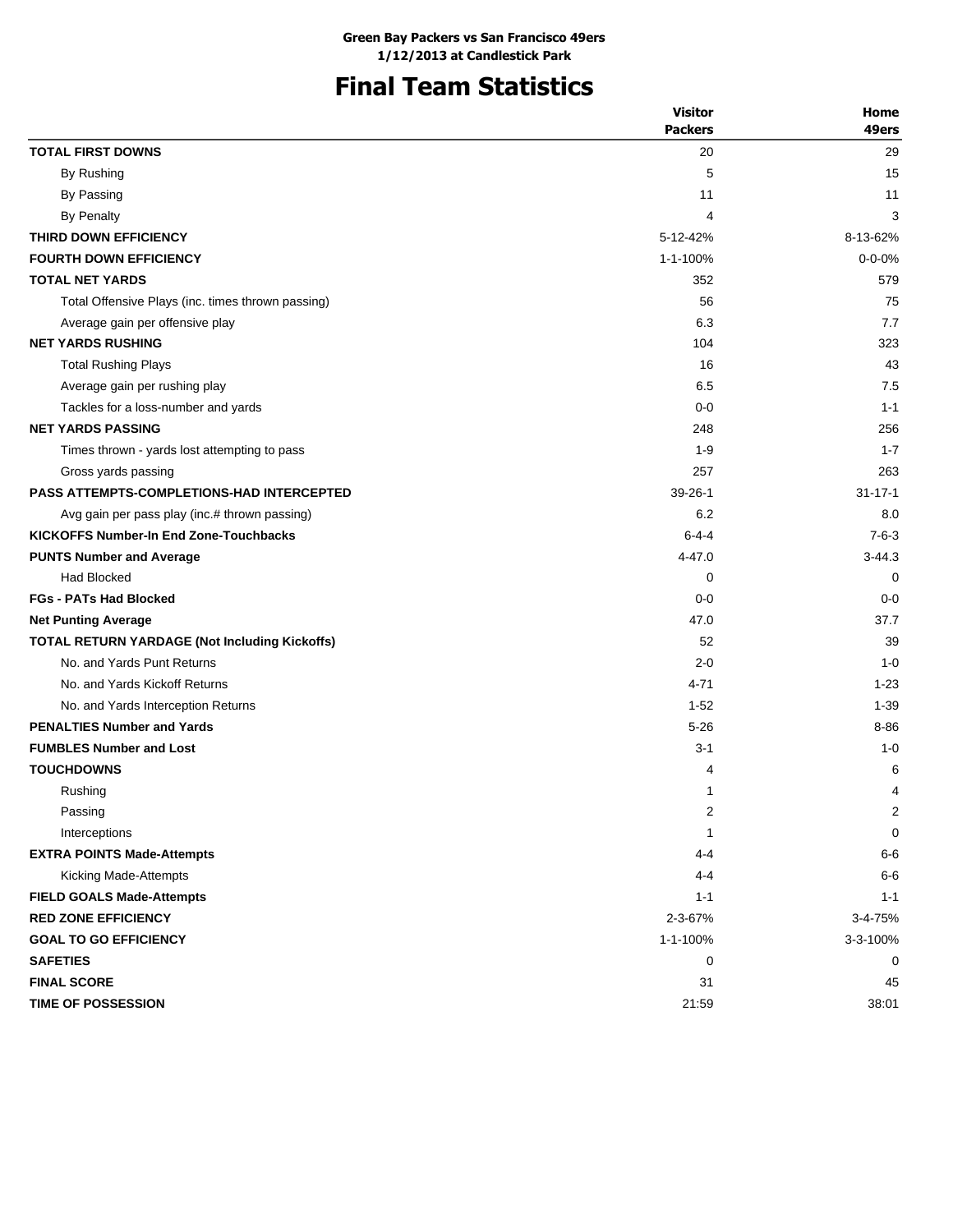# **Ball Possession And Drive Chart**

#### **Green Bay Packers**

\_\_\_\_\_\_\_\_\_\_\_\_\_\_\_\_\_\_\_\_

| #             | Time<br>Recd | Time<br>Lost | <b>Time How Ball</b><br><b>Poss Obtained</b> | <b>Drive</b><br>Began | #<br><b>Play</b> | Yds<br>Gain | Yds<br>Pen   | Net<br>Yds | 1st<br><b>Down</b> | Last<br><b>Scrm</b> | <b>How Given</b><br>Up |
|---------------|--------------|--------------|----------------------------------------------|-----------------------|------------------|-------------|--------------|------------|--------------------|---------------------|------------------------|
|               | 9:01         | 8:05         | 0:56 Kickoff                                 | GB 20                 | 3                |             | $\mathbf{0}$ | 7          | 0                  | GB 27               | Punt                   |
| $\mathcal{P}$ | 3:13         | 0:29         | 2:44 Punt                                    | GB 20                 |                  | 80          | 0            | 80         | 3                  | $*$ SF 18           | Touchdown              |
| 3             | 10:59        | 9:19         | 1:40 Kickoff                                 | GB <sub>7</sub>       | 4                | 5.          | 14           | 19         | 1                  | GB 26               | Interception           |
| 4             | 5:26         | 2:33         | 2:53 Kickoff                                 | GB 20                 | 6                | 60          | 20           | 80         | 5.                 | SF 20               | Touchdown              |
| 5.            | 15:00        | 12:58        | 2:02 Kickoff                                 | GB 26                 | 3                | $-3$        | $\mathbf{0}$ | $-3$       | $\mathbf{0}$       | GB 23               | Punt                   |
| 6             | 11:56        | 8:25         | 3:31 Punt                                    | GB 11                 | 9                | 81          | -5           | 76         | 3                  | $*$ SF 13           | Field Goal             |
|               | 7:07         | 5:00         | 2:07 Kickoff                                 | GB 20                 | 6                | 21          | $\mathbf{0}$ | 21         | 1.                 | GB 41               | Punt                   |
| 8             | 14:57        | 11:28        | 3:29 Kickoff                                 | <b>GB 11</b>          | 8                | 38          | $\mathbf{0}$ | 38         | 2                  | GB 49               | Punt                   |
| 9             | 3:34         | 0:57         | 2:37 Kickoff                                 | <b>GB 23</b>          | 11               | 65          | 12           | 77         | 5.                 | $*$ SF 3            | Touchdown              |

\_\_\_\_\_\_\_\_\_\_\_\_\_\_

(158) Average GB 18

|                | <b>San Francisco 49ers</b> |              |                                              |                       |                  |             |              |                |              |                     |                        |
|----------------|----------------------------|--------------|----------------------------------------------|-----------------------|------------------|-------------|--------------|----------------|--------------|---------------------|------------------------|
| #              | Time<br>Recd               | Time<br>Lost | <b>Time How Ball</b><br><b>Poss Obtained</b> | <b>Drive</b><br>Began | #<br><b>Play</b> | Yds<br>Gain | Yds<br>Pen   | Net<br>Yds     | 1st<br>Down  | Last<br><b>Scrm</b> | <b>How Given</b><br>Up |
| 1              | 15:00                      | 12:48        | 2:12 Kickoff                                 | <b>SF 28</b>          | $\overline{4}$   | 19          | 0            | 19             | $\mathbf{1}$ | SF 47               | Interception           |
| $\overline{2}$ | 12:48                      | 9:01         | 3:47 Kickoff                                 | <b>SF 20</b>          | 8                | 75          | 5            | 80             | 3            | GB 20               | Touchdown              |
| 3              | 8:05                       | 3:13         | 4:52 Punt                                    | SF 13                 | 9                | 47          | $\mathbf{0}$ | 47             | 3            | GB 40               | Punt                   |
| 4              | 0:29                       | 11:43        | 3:46 Kickoff                                 | <b>SF 20</b>          | 6                | 35          | -5           | 30             | 2            | 50                  | Punt                   |
| 5.             | 11:43                      | 10:59        | 0:44 Muffed Punt                             | GB <sub>9</sub>       | 3                | 9           | $\mathbf{0}$ | 9              |              | $*$ GB 12           | Touchdown              |
| 6              | 9:19                       | 5:26         | 3:53 Interception                            | <b>GB 48</b>          | 8                | 63          | $-15$        | 48             | 3            | GB 20               | Touchdown              |
| 7              | 2:33                       | 0:00         | 2:33 Kickoff                                 | <b>SF 20</b>          | 11               | 62          | $\mathbf{0}$ | 62             | 3            | $*$ GB 18           | Field Goal             |
| 8              | 12:58                      | 11:56        | 1:02 Punt                                    | SF 35                 | 3                | 2           | 0            | $\overline{2}$ | $\mathbf 0$  | SF 37               | Punt                   |
| 9              | 8:25                       | 7:07         | 1:18 Kickoff                                 | <b>SF 20</b>          | 3                | 80          | $\mathbf{0}$ | 80             | 2            | <b>SF 44</b>        | Touchdown              |
| 10             | 5:00                       | 14:57        | 5:03 Punt                                    | SF <sub>7</sub>       | 8                | 88          | 5            | 93             | 5.           | $*$ GB 2            | Touchdown              |
| 11             | 11:28                      | 3:34         | 7:54 Punt                                    | SF <sub>7</sub>       | 11               | 98          | $-5$         | 93             | 6            | $*$ GB 2            | Touchdown              |
| 12             | 0:57                       | 0:00         | 0:57 Kickoff                                 | GB 46                 | 2                | $-2$        | 0            | $-2$           | $\mathbf{0}$ | GB 47               | End of Game            |

(367) Average SF 31

**\* inside opponent's 20**

\_\_\_\_\_\_\_\_\_\_\_\_\_\_\_\_\_\_\_\_

|                | Time of Possession by Quarter          | 1st                | 2nd   | 3rd  | 4th              | OТ | Total |
|----------------|----------------------------------------|--------------------|-------|------|------------------|----|-------|
| <b>Visitor</b> | Green Bay Packers                      | 3:40               | 4:33  | 7:40 | 6:06             |    | 21:59 |
| Home           | San Francisco 49ers                    | 11:20              | 10:27 | 7:20 | 8:54             |    | 38:01 |
|                | <b>Kickoff Drive No.-Start Average</b> | Packers: 7 - GB 18 |       |      | 49ers: 5 - SF 22 |    |       |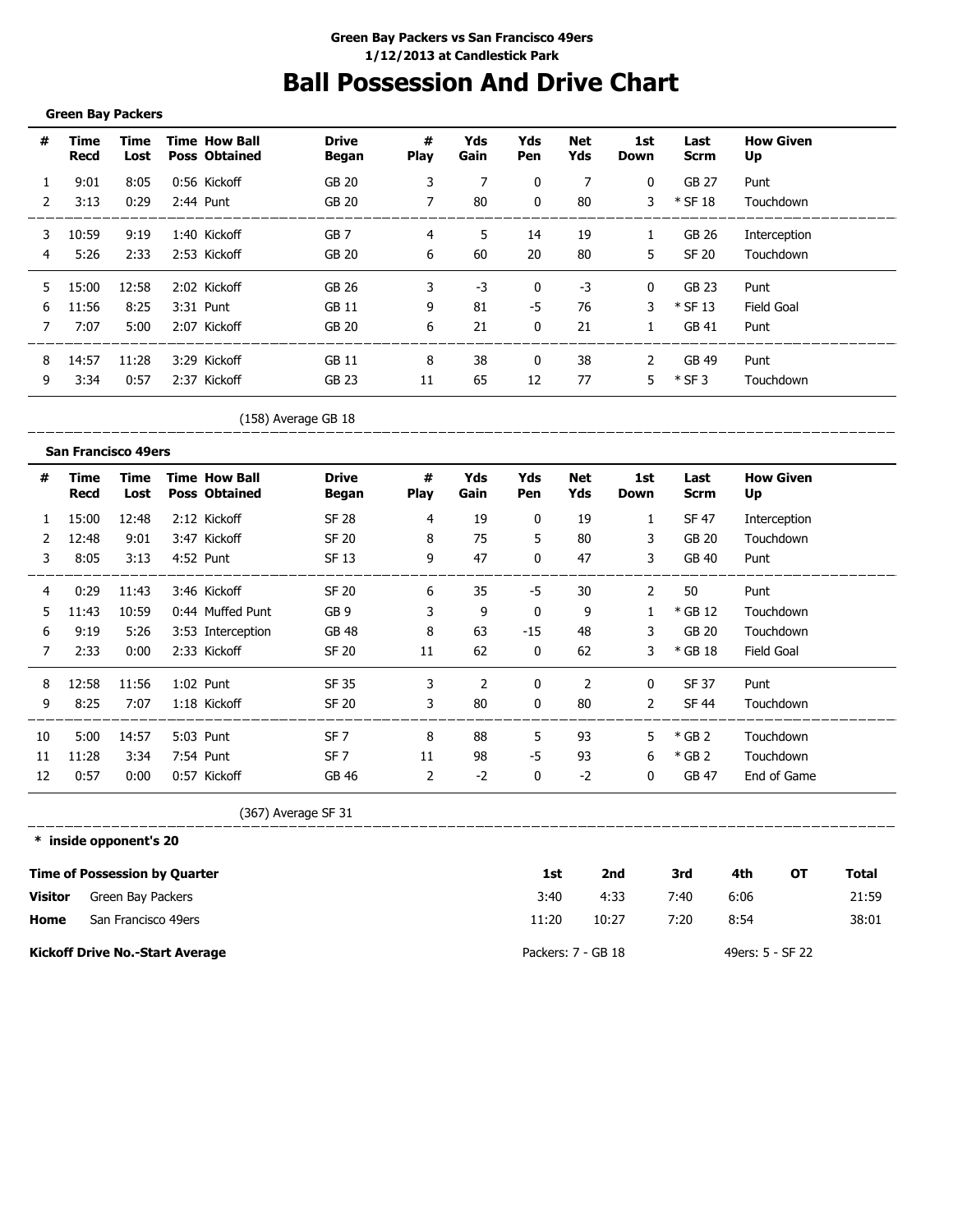# **Final Defensive Statistics**

| <b>Green Bay Packers</b> |            |              |                |              | <b>Regular Defensive Plays</b> |            |             |              |           |              |           |            | <b>Special Teams</b>    |    |           |              |            | <b>Misc</b>  |    |           |
|--------------------------|------------|--------------|----------------|--------------|--------------------------------|------------|-------------|--------------|-----------|--------------|-----------|------------|-------------------------|----|-----------|--------------|------------|--------------|----|-----------|
|                          | <b>TKL</b> | <b>AST</b>   | <b>COMB</b>    | <b>SK</b>    | / YDS                          | <b>TFL</b> | $\mathbf o$ | ΙN           | <b>PD</b> | FF           | <b>FR</b> | <b>TKL</b> | <b>AST</b>              | FF | <b>FR</b> | <b>BL</b>    | <b>TKL</b> | <b>AST</b>   | FF | <b>FR</b> |
| <b>B.Jones</b>           | 9          |              | 10             | 0            | 0                              | 0          |             | $\Omega$     | 0         | $\Omega$     | 0         | 0          | 0                       | 0  | 0         | $\mathbf{0}$ | 0          | 0            | 0  | 0         |
| <b>T.Williams</b>        |            | 0            | 8              | 0            | 0                              | 0          | 0           | 0            | 1         | 0            | 0         | 0          | 0                       | 0  | 0         | 0            | 0          | 0            | 0  | 0         |
| A.Hawk                   | 6          | 2            | 8              | 0            | 0                              | 0          | 0           | 0            | 0         | 0            | 0         | 0          | 0                       | 0  | 0         | 0            | 0          | 0            | 0  | 0         |
| C.Woodson                | 5          | 1            | 6              | 0            | 0                              | 0          | 0           | 0            | 2         | 0            | 0         | 0          | 0                       | 0  | 0         | 0            | 0          | 0            | 0  | 0         |
| M.Burnett                | 4          | 2            | 6              | $\mathbf{0}$ | 0                              | 0          | 0           | 0            | 1         | $\mathbf{0}$ | 0         | 0          | 0                       | 0  | 0         | 0            | 0          | 0            | 0  | 0         |
| C.Matthews               |            |              | 5              | 1            | 7                              |            |             | 0            | 1         | $\mathbf{0}$ | 0         | 0          | 0                       | 0  | 0         | 0            | 0          | 0            | 0  | 0         |
| E.Walden                 |            | 3            | 5              | 0            | 0                              |            | ۵           | 0            | 0         | $\mathbf{0}$ | 0         | 0          | 0                       | 0  | 0         | 0            | 0          | 0            | 0  | 0         |
| S.Shields                | 4          | 0            | 4              | 0            | 0                              | 0          | 0           | 1            | 2         | 0            | 0         | 0          | 0                       | 0  | 0         | 0            | 0          | 0            | 0  | 0         |
| <b>R.Pickett</b>         | 3          |              | 4              | $\mathbf{0}$ | $\mathbf{0}$                   | 0          | 0           | $\mathbf{0}$ | 0         | 0            | 0         | 0          | 0                       | 0  | 0         | 0            | 0          | $\mathbf{0}$ | 0  | 0         |
| C.Wilson                 |            |              | 3              | 0            | 0                              | 0          | 0           | 0            | 0         | 0            | 0         | 0          | 0                       | 0  | 0         | 0            | 0          | 0            | 0  | 0         |
| M.Daniels                |            | $\mathbf{0}$ | 2              | 0            | 0                              | 0          | 0           | 0            | 0         | 0            | 0         | 0          | 0                       | 0  | 0         | 0            | 0          | 0            | 0  | 0         |
| D.Moses                  |            | 1            | 2              | 0            | 0                              | 0          |             | 0            | 0         | 0            | 0         | 0          | 0                       | 0  | 0         | 0            | 0          | 0            | 0  | 0         |
| M.Jennings               |            | 1            | $\overline{2}$ | 0            | 0                              | 0          | 0           | 0            | 0         | 0            | 0         | 1          | 0                       | 0  | 0         | 0            | 0          | 0            | 0  | 0         |
| J.Ross                   |            | 0            | 0              | 0            | 0                              | 0          | 0           | 0            | 0         | $\mathbf{0}$ | 0         |            | 0                       | 0  | 0         | 0            | 0          | 0            | 0  | 0         |
| J.McMillian              |            | $\Omega$     | 0              | 0            | 0                              | 0          | 0           | 0            | 0         | 0            | 0         |            | 0                       | 0  | 0         | 0            | 0          | 0            | 0  | 0         |
| T.Masthay                | 0          | 0            | 0              | 0            | 0                              | 0          | 0           | 0            | 0         | 0            | 0         | 0          | 1                       | 0  | 0         | 0            | 0          | 0            | 0  | 0         |
| T.Manning                | 0          | $\mathbf{0}$ | 0              | $\mathbf{0}$ | 0                              | 0          | 0           | 0            | 0         | 0            | 0         | 0          | 1                       | 0  | 0         | 0            | 0          | 0            | 0  | 0         |
| E.Dietrich-Smith         | 0          | 0            | 0              | 0            | 0                              | 0          | 0           | 0            | 0         | $\mathbf{0}$ | 0         | 0          | 0                       | 0  | 0         | 0            |            | 0            | 0  | 0         |
| A.Rodgers                |            | 0            | 0              | 0            | 0                              | 0          |             | 0            | 0         | 0            | 0         | 0          | 0                       | 0  | 0         | 0            | 0          | 0            | 0  |           |
| T.Lang                   | 0          | 0            | 0              | 0            | 0                              | 0          | 0           | 0            | 0         | 0            | 0         | 0          | 0                       | 0  | 0         | 0            | 0          | 0            | 0  |           |
| <b>Total</b>             | 51         | 14           | 65             | 1            | 7                              | 2          | 2           | 1            | 7         | 0            | 0         | 3          | $\overline{\mathbf{2}}$ | 0  | 0         | 0            | 1          | 0            | 0  | 2         |

#### **TKL = Tackle AST = Assist COMB = Combined QH=QB Hit IN = Interception PD = Pass Defense FF = Forced Fumble FR = Fumble Recovery**

| <b>San Francisco 49ers</b> |              |            |              |           | <b>Regular Defensive Plays</b> |        |             |    |           |              |           |            | <b>Special Teams</b> |     |              |           |            | Misc       |    |           |
|----------------------------|--------------|------------|--------------|-----------|--------------------------------|--------|-------------|----|-----------|--------------|-----------|------------|----------------------|-----|--------------|-----------|------------|------------|----|-----------|
|                            | <b>TKL</b>   | <b>AST</b> | <b>COMB</b>  | <b>SK</b> | <b>YDS</b>                     | TFL OH |             | ΙN | <b>PD</b> | FF           | <b>FR</b> | <b>TKL</b> | AST                  | FF. | <b>FR</b>    | <b>BL</b> | <b>TKL</b> | <b>AST</b> | FF | <b>FR</b> |
| P.Willis                   |              |            | 7            |           | 9                              |        |             |    | 0         | 0            | 0         | 0          | 0                    | 0   | 0            | 0         |            |            | 0  | 0         |
| D.Goldson                  |              |            | 7            | 0         | 0                              | 0      | 0           | 0  | 0         |              | 0         | 0          | 0                    | 0   | 0            | 0         | ŋ          |            | 0  | 0         |
| N.Bowman                   | 5            |            | 6            | 0         | 0                              | 0      | 0           | 0  | 2         | 0            | 0         | 0          | 0                    | 0   | 0            | 0         | O          |            | 0  | 0         |
| C.Culliver                 | 4            |            | 5            | 0         | 0                              | 0      | 0           | 0  | 0         | 0            | 0         | 0          | 0                    | 0   | 0            | 0         | 0          | 0          | 0  |           |
| J.Smith                    | 4            |            | 5            | 0         | $\mathbf{0}$                   | 0      | $\mathbf 0$ | 0  | 0         | $\mathbf{0}$ | 0         | 0          | 0                    | 0   | $\mathbf{0}$ | 0         | 0          | 0          | 0  | 0         |
| R.McDonald                 |              | 2          | 4            | 0         | 0                              | 0      | 0           | 0  | 0         | 0            | 0         | 0          | 0                    | 0   | 0            | 0         | 0          | 0          | 0  | 0         |
| D.Whitner                  |              | 2          | 4            | 0         | 0                              | 0      | 0           | 0  | 0         | 0            | 0         | 0          | 0                    | 0   | 0            | 0         | 0          | 0          | 0  | 0         |
| Ald.Smith                  |              | 0          | 2            | 0         | 0                              | 0      |             | 0  | 0         |              | 0         | 0          | 0                    | 0   | 0            | 0         | 0          | 0          | 0  | 0         |
| A.Brooks                   | 2            | 0          | 2            | 0         | 0                              | 0      |             | 0  | 0         | 0            | 0         | 0          | 0                    | 0   | 0            | 0         | 0          | 0          | 0  | 0         |
| T.Brock                    |              | 0          | 2            | 0         | 0                              |        | 0           | 0  | 0         | 0            | 0         | 0          | 0                    | 0   | 0            | 0         | 0          | 0          | 0  | 0         |
| C.Rogers                   |              | 0          | 2            | 0         | 0                              | 0      | 0           | 0  | 0         | 0            | 0         | 0          | 0                    | 0   | 0            | 0         | 0          | 0          | 0  | 0         |
| P.Cox                      |              |            | 2            | 0         | 0                              | 0      | 0           | 0  | 0         | 0            | 0         |            | 0                    | 0   | 0            | 0         | 0          | 0          | 0  |           |
| T.Brown                    |              | 0          |              | 0         | $\mathbf{0}$                   | 0      | 0           |    |           | 0            | 0         | 0          | 0                    | 0   | 0            | 0         | 0          | 0          | 0  | 0         |
| C.Spillman                 |              | 0          | 0            | 0         | 0                              | 0      | 0           | 0  | 0         | 0            | 0         |            | 0                    | 0   |              | 0         | 0          | 0          | 0  | 0         |
| D.Walker                   | o            | 0          | 0            | 0         | 0                              | 0      | 0           | 0  | 0         | 0            | 0         |            | 0                    | 0   | 0            | 0         | 0          | 0          | 0  | 0         |
| M.Wilhoite                 | 0            | 0          | 0            | 0         | 0                              | 0      | 0           | 0  | 0         | 0            | 0         |            | 0                    | 0   | 0            | 0         | 0          | 0          | 0  | 0         |
| L.Grant                    | <sup>0</sup> | 0          | 0            | 0         | 0                              | 0      | 0           | 0  | 0         | 0            | 0         |            | 0                    | 0   | 0            | 0         | 0          | 0          | 0  | 0         |
| C.Kaepernick               | 0            | 0          | $\mathbf{0}$ | 0         | 0                              | 0      | 0           | 0  | 0         | 0            | 0         | 0          | 0                    | 0   | 0            | 0         | 0          | 0          | 0  |           |
| Total                      | 38           | 11         | 49           | 1         | 9                              | 1      |             | ٠  | 3         | 2            | 0         | 5          | 0                    | 0   |              | 0         | 0          |            |    |           |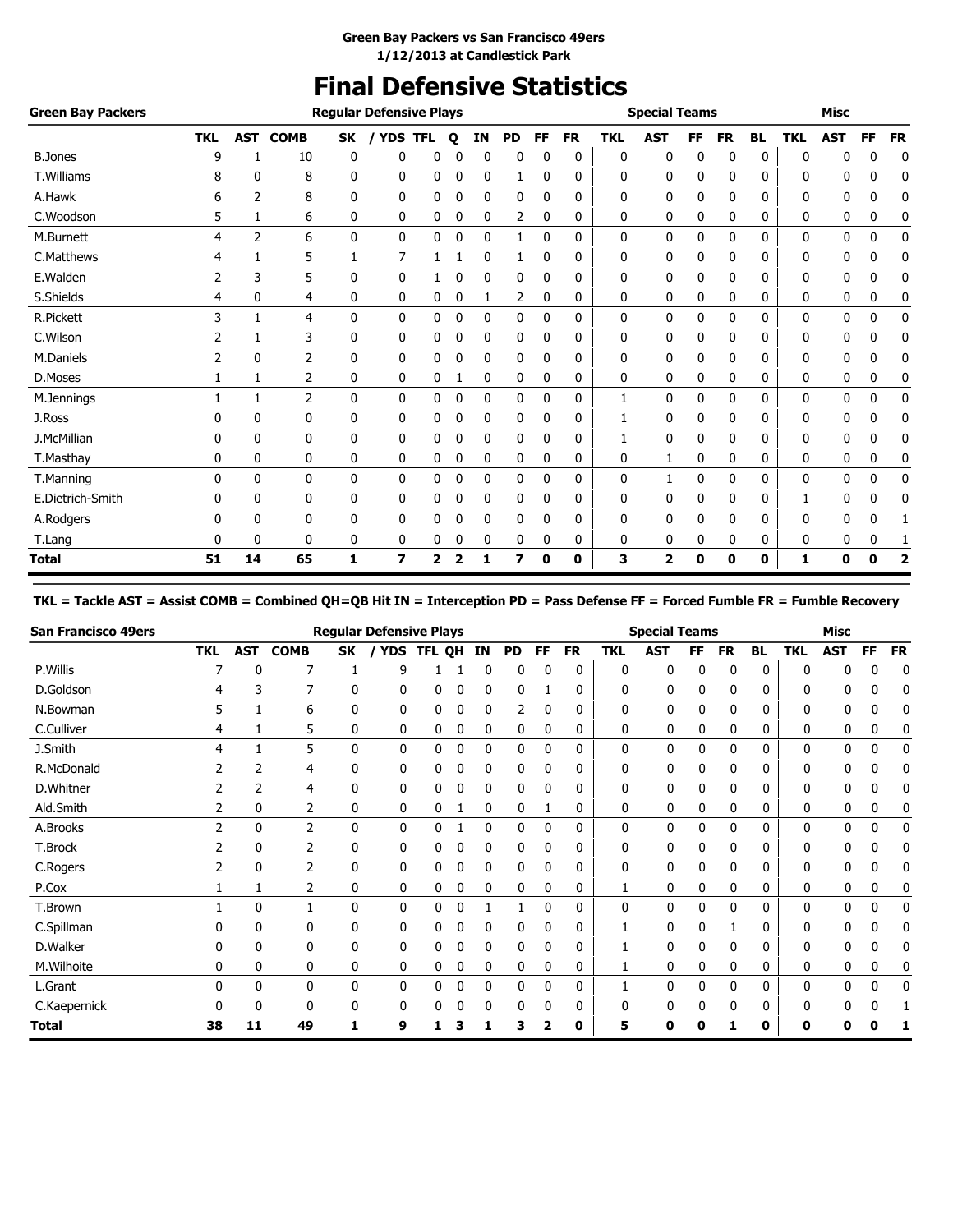# **First Half Summary**

|         |     | PERIOD SCORES                                                |                                                                           | TIME OF POSSESSION |                     |      |
|---------|-----|--------------------------------------------------------------|---------------------------------------------------------------------------|--------------------|---------------------|------|
| Packers |     | $14 \ 7 = 21$                                                | Packers                                                                   | 8:13               |                     |      |
| 49ers   |     | $7 \t17 = 24$                                                | 49ers                                                                     | 21:47              |                     |      |
|         |     |                                                              | <b>Scoring Plays</b>                                                      |                    |                     |      |
| Team    | Qtr | Time Play Description (Extra Point) (Drive Info)             |                                                                           |                    | <b>Visitor</b>      | Home |
| Packers | 1   | 12:48 S. Shields 52 yd. interception return (M. Crosby kick) |                                                                           |                    |                     | 0    |
| 49ers   |     | 9:01 C.Kaepernick 20 yd. run (D.Akers kick) (8-80, 3:47)     |                                                                           |                    |                     |      |
| Packers |     | 0:29 D. Harris 18 yd. run (M. Crosby kick) (7-80, 2:44)      |                                                                           |                    | 14                  | 7    |
| 49ers   | 2   |                                                              | 10:59 M.Crabtree 12 yd. pass from C.Kaepernick (D.Akers kick) (3-9, 0:44) |                    | 14                  | 14   |
| 49ers   |     |                                                              | 5:26 M.Crabtree 20 yd. pass from C.Kaepernick (D.Akers kick) (8-48, 3:53) |                    | 14                  | 21   |
| Packers | 2   |                                                              | 2:33 J.Jones 20 yd. pass from A.Rodgers (M.Crosby kick) (6-80, 2:53)      |                    | 21                  | 21   |
| 49ers   | 2   | 0:00 D. Akers 36 yd. Field Goal (11-62, 2:33)                |                                                                           |                    | 21                  | 24   |
|         |     |                                                              |                                                                           | Green Bay Packers  | San Francisco 49ers |      |

|                                            | Green Bay Packers | San Francisco 49ers |
|--------------------------------------------|-------------------|---------------------|
| <b>TOTAL FIRST DOWNS</b>                   | 9                 | 16                  |
| First Downs Rushing-Passing-by Penalty     | $3 - 3 - 3$       | $8 - 7 - 1$         |
| <b>THIRD DOWN EFFICIENCY</b>               | 2-4-50%           | 7-10-70%            |
| <b>TOTAL NET YARDS</b>                     | 152               | 313                 |
| <b>Total Offensive Plays</b>               | 20                | 48                  |
| <b>NET YARDS RUSHING</b>                   | 56                | 172                 |
| <b>NET YARDS PASSING</b>                   | 96                | 141                 |
| Gross Yards Passing                        | 96                | 148                 |
| Times thrown-yards lost attempting to pass | $0-0$             | $1 - 7$             |
| Pass Attempts-Completions-Had Intercepted  | $10 - 5 - 1$      | $23 - 11 - 1$       |
| <b>Punts-Number and Average</b>            | $1 - 50$          | $2 - 40.5$          |
| <b>Penalties-Number and Yards</b>          | $2 - 11$          | $6 - 64$            |
| <b>Fumbles-Number and Lost</b>             | $2 - 1$           | $1 - 0$             |
| <b>Red Zone Efficiency</b>                 | 1-1-100%          | 1-2-50%             |
| <b>Average Drive Start</b>                 | <b>GB 17</b>      | <b>SF 35</b>        |

|                          |            | <b>Green Bay Packers</b> |            |            |            |    |    |                                |                       |                      | <b>San Francisco 49ers</b> |              |            |                |             |    |           |
|--------------------------|------------|--------------------------|------------|------------|------------|----|----|--------------------------------|-----------------------|----------------------|----------------------------|--------------|------------|----------------|-------------|----|-----------|
| <b>RUSHING</b>           |            |                          | <b>ATT</b> | <b>YDS</b> | <b>AVG</b> |    | LG | TD                             | <b>RUSHING</b>        |                      |                            | <b>ATT</b>   | <b>YDS</b> | <b>AVG</b>     |             | LG | <b>TD</b> |
| D.Harris                 |            |                          | 9          | 47         | 5.2        |    | 18 | 1                              | C.Kaepernick          |                      |                            | 11           | 107        | 9.7            |             | 20 | 1         |
| A.Rodgers                |            |                          | 1          | 9          | 9.0        |    | 9  | 0                              | F.Gore                |                      |                            | 10           | 44         | 4.4            |             | 9  | 0         |
|                          |            |                          |            |            |            |    |    |                                | L.James               |                      |                            | 3            | 21         | 7.0            |             | 14 | 0         |
| Total                    |            |                          | 10         | 56         | 5.6        |    | 18 | 1                              | Total                 |                      |                            | 24           | 172        | 7.2            |             | 20 |           |
| <b>PASSING</b>           | <b>ATT</b> | <b>CMP</b>               | <b>YDS</b> | SK/YD      | TD         | LG | IN | <b>RT</b>                      | <b>PASSING</b>        | <b>ATT</b>           | <b>CMP</b>                 | <b>YDS</b>   | SK/YD      | TD             | LG          | IN | <b>RT</b> |
| A.Rodgers                | 10         | 5                        | 96         | 0/0        |            | 44 |    | 77.5                           | C.Kaepernick          | 23                   | 11                         | 148          | 1/7        | 2              | 45          | 1  | 79.6      |
| Total                    | 10         | 5                        | 96         | 0/0        | 1          | 44 | 1  | 77.5                           | Total                 | 23                   | 11                         | 148          | 1/7        | $\overline{2}$ | 45          | 1  | 79.6      |
| <b>PASS RECEIVING</b>    |            | <b>TAR</b>               | <b>REC</b> | <b>YDS</b> | <b>AVG</b> |    | LG | TD                             | <b>PASS RECEIVING</b> |                      | <b>TAR</b>                 | <b>REC</b>   | <b>YDS</b> | <b>AVG</b>     |             | LG | <b>TD</b> |
| J.Jones                  |            | 3                        | 2          | 64         | 32.0       |    | 44 | 1                              | M.Crabtree            |                      | 7                          | 5            | 65         | 13.0           |             | 20 | 2         |
| J.Finley                 |            |                          |            | 19         | 19.0       |    | 19 | 0                              | F.Gore                |                      | 2                          | 2            | 48         | 24.0           |             | 45 | 0         |
| G.Jennings               |            |                          |            | 7          | 7.0        |    | 7  | 0                              | R.Moss                |                      | 3                          | 2            | 25         | 12.5           |             | 13 | 0         |
| D.Harris                 |            | 3                        |            | 6          | 6.0        |    | 6  | 0                              | L.James               |                      |                            |              | 7          | 7.0            |             | 7  | 0         |
| J.Kuhn                   |            |                          | 0          | 0          | 0.0        |    | 0  | 0                              | T.Ginn                |                      | 2                          |              | 3          | 3.0            |             | 3  | 0         |
| J.Nelson                 |            |                          | 0          | 0          | 0.0        |    | 0  | 0                              | D.Walker              |                      | 4                          | 0            | 0          | 0.0            |             | 0  | 0         |
|                          |            |                          |            |            |            |    |    |                                | V.Davis               |                      | 3                          | 0            | 0          | 0.0            |             | 0  | 0         |
|                          |            |                          |            |            |            |    |    |                                | <b>B.Miller</b>       |                      |                            | $\mathbf{0}$ | 0          | 0.0            |             | 0  | 0         |
| Total                    |            | 10                       | 5          | 96         | 19.2       |    | 44 | 1                              | Total                 |                      | 23                         | 11           | 148        | 13.5           |             | 45 | 2         |
| <b>Green Bay Packers</b> |            |                          |            |            |            |    |    | <b>Regular Defensive Plays</b> |                       | <b>Special Teams</b> |                            |              |            |                | <b>Misc</b> |    |           |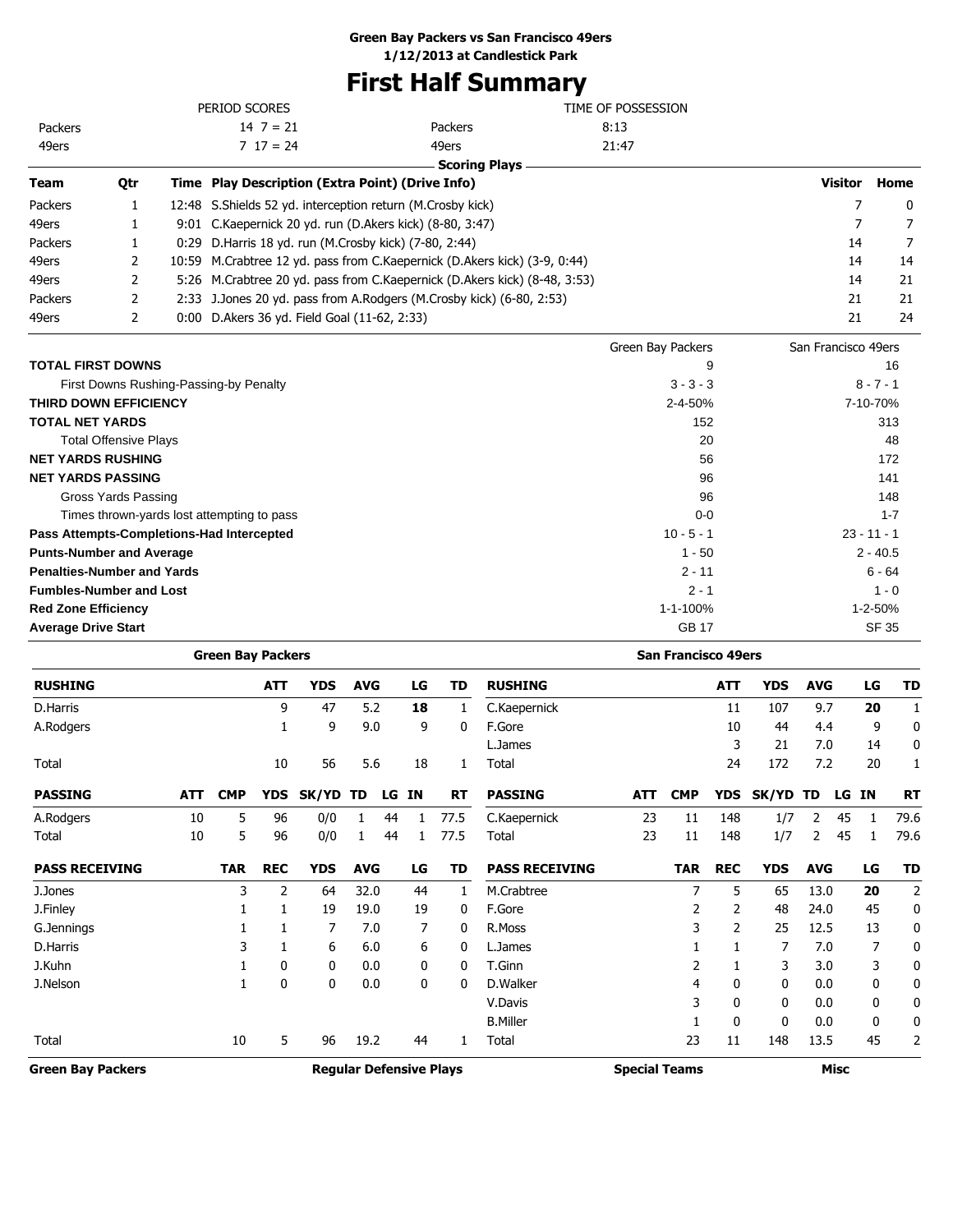## **First Half Summary**

|                |    |    | TKL AST COMB |          | SK / YDS TFL Q IN PD FF FR TKL AST FF FR BL TKL AST FF FR |                    |            |                         |                |                         |                         |              |             |                         |              |              |              |              |            |                         |
|----------------|----|----|--------------|----------|-----------------------------------------------------------|--------------------|------------|-------------------------|----------------|-------------------------|-------------------------|--------------|-------------|-------------------------|--------------|--------------|--------------|--------------|------------|-------------------------|
| <b>B.Jones</b> |    | 6. |              | 0        | $\bf{0}$                                                  |                    | $0\quad 0$ | $\overline{\mathbf{0}}$ | $\overline{0}$ | $\overline{\mathbf{0}}$ | $\overline{\mathbf{0}}$ | $\bf{0}$     |             | $\overline{0}$          | $\mathbf{0}$ | $\mathbf{0}$ | 0            | $\mathbf{0}$ |            | $\mathbf{0}$            |
| C.Woodson      |    |    |              | 0        |                                                           | $0\qquad 0\quad 0$ |            | $\overline{\mathbf{0}}$ |                | 1 0                     | $\overline{\mathbf{0}}$ | $\mathbf{0}$ | $\bf{0}$    | $\overline{\mathbf{0}}$ | $\mathbf 0$  | $\Omega$     | 0            |              | $0\quad 0$ | $\overline{\mathbf{0}}$ |
| E.Walden       |    |    |              | 0        | 0                                                         | $1\quad 0$         |            | $\overline{\mathbf{0}}$ | $\mathbf{0}$   | $\mathbf{0}$            | $\overline{\mathbf{0}}$ | 0            |             | - 0                     | 0            | $\mathbf{0}$ | 0            |              | $0\quad 0$ | $\mathbf{0}$            |
| T.Williams     |    |    | 4            | $\Omega$ |                                                           |                    | $0\quad 0$ | 0                       |                | 0                       | $\mathbf{0}$            | $\mathbf{0}$ |             |                         | $\Omega$     |              | $\Omega$     |              |            |                         |
| Total          | 16 |    | 20           | 0        | 0                                                         |                    |            | 100                     | 20             |                         | $\bullet$               | $\mathbf 0$  | $\mathbf 0$ | 0                       | $\mathbf 0$  | $\mathbf{0}$ | $\mathbf{0}$ | 0            | 0          | $\bullet$               |

| <b>San Francisco 49ers</b> |     | <b>Regular Defensive Plays</b> |             |           |            |   |   |    |    |              | <b>Special Teams</b> |     |     |    |           |          | Misc |            |          |              |
|----------------------------|-----|--------------------------------|-------------|-----------|------------|---|---|----|----|--------------|----------------------|-----|-----|----|-----------|----------|------|------------|----------|--------------|
|                            | TKL | <b>AST</b>                     | <b>COMB</b> | <b>SK</b> | YDS TFL QH |   |   | IN | PD | FF.          | <b>FR</b>            | TKL | AST | FF | <b>FR</b> | BL.      | TKL  | <b>AST</b> | FF       | <b>FR</b>    |
| J.Smith                    |     |                                |             |           |            |   |   |    |    |              |                      | 0   |     |    |           |          | 0    | 0          | 0        | 0            |
| C.Culliver                 |     |                                |             | 0         | 0          |   |   |    |    | 0            |                      | 0   | 0   |    |           | $\Omega$ | 0    | 0          | $\Omega$ | $\mathbf{0}$ |
| D.Whitner                  |     |                                |             |           |            |   |   |    |    |              |                      | 0   | 0   |    |           |          | 0    | 0          | $\Omega$ | $\mathbf{0}$ |
| P.Willis                   |     |                                |             |           |            |   |   |    |    | <sup>0</sup> |                      | 0   | 0   |    |           | 0        | 0    | 0          | $\Omega$ | $\mathbf{0}$ |
| <b>Total</b>               |     |                                | q           |           | 0          | o | 0 |    |    | 0            | 0                    | 0   | 0   |    | 0         | 0        | 0    | 0          | 0        | 0            |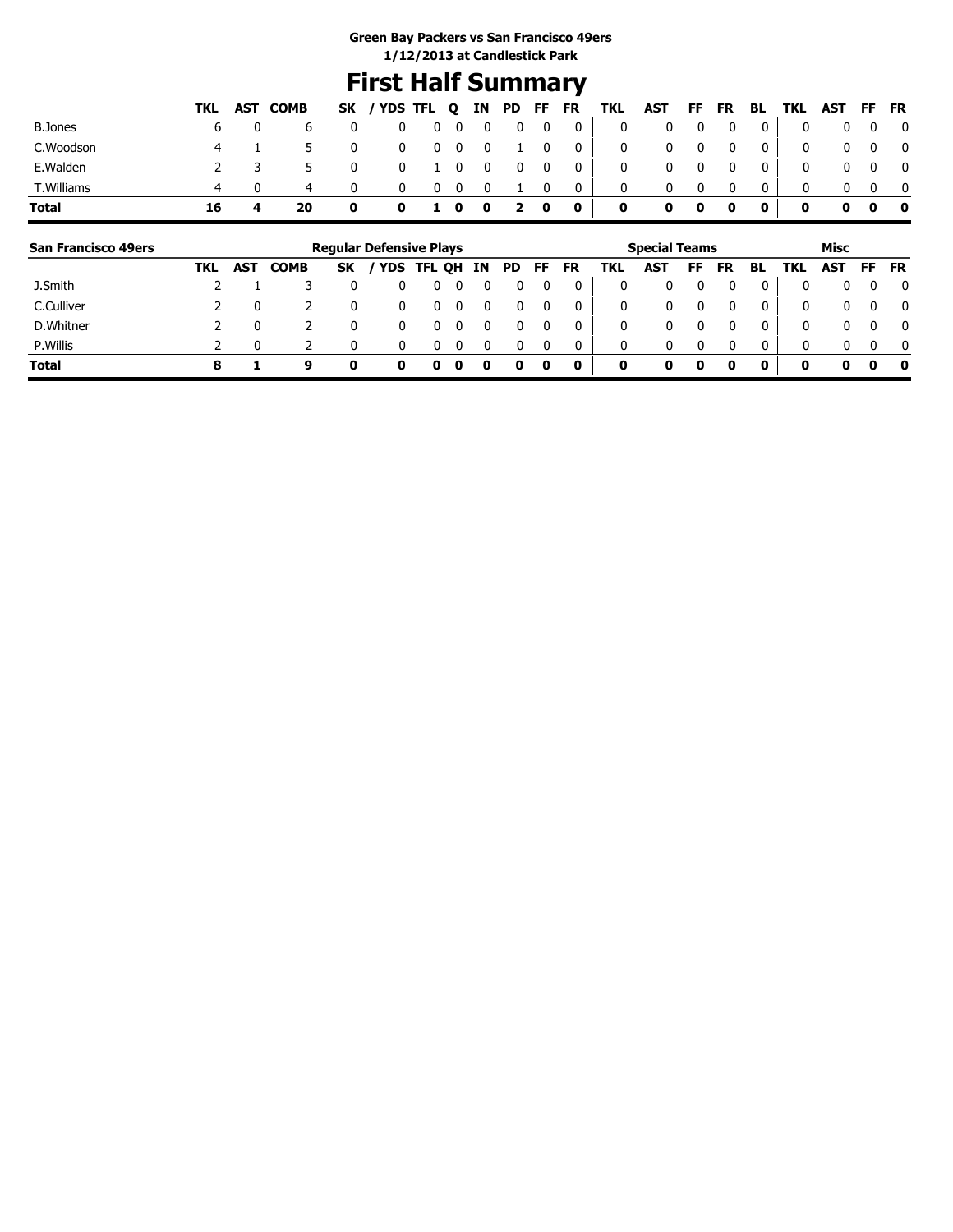### **Play By Play Play Play Play By Play First Quarter** 1/12/2013

SF wins toss, elects to Receive, and GB elects to defend the North goal.

M.Crosby kicks 60 yards from GB 35 to SF 5. L.James to SF 28 for 23 yards (M.Jennings).

**San Francisco 49ers at 15:00, (1st play from scrimmage 14:56)**

| $2 - 6 - SF$ 47 | (13:04) (Shotgun) C.Kaepernick pass short left intended for V.Davis INTERCEPTED by S.Shields at GB 48. S.Shields for 52 vards,<br><b>TOUCHDOWN.</b> |                |
|-----------------|-----------------------------------------------------------------------------------------------------------------------------------------------------|----------------|
| $1-10-SF$ 43    | (13:38) (Shotgun) F.Gore left guard to SF 47 for 4 yards (C.Matthews, M.Burnett).                                                                   |                |
| $2 - 1 - SF$ 37 | $(14:14)$ (Shotgun) F.Gore up the middle to SF 43 for 6 yards (M.Burnett).                                                                          | R <sub>1</sub> |
| $1-10-SF$ 28    | (14:56) C. Kaepernick pass short right to M. Crabtree to SF 37 for 9 yards (T. Williams). Caught at SF 32. 5-yds YAC                                |                |

#### **Green Bay Packers at 12:48**

|                                  | M.Crosby extra point is GOOD, Center-B.Goode, Holder-T.Masthay.                                                        |                |
|----------------------------------|------------------------------------------------------------------------------------------------------------------------|----------------|
|                                  | GB 7 SF 0, 0 plays, 52 yards, 0:00 drive, 2:12 elapsed                                                                 |                |
|                                  | M.Crosby kicks 65 yards from GB 35 to end zone, Touchback.                                                             |                |
| San Francisco 49ers at 12:48     |                                                                                                                        |                |
| 1-10-SF 20                       | (12:48) (Shotgun) F.Gore up the middle to SF 25 for 5 yards (M.Daniels).                                               |                |
| $2 - 5 - SF$ 25                  | (12:13) (Shotgun) C.Kaepernick left end pushed ob at SF 28 for 3 yards (A.Hawk).                                       |                |
| $3-2-SF28$                       | (11:41) (Shotgun) C.Kaepernick pass incomplete short right to M.Crabtree.                                              |                |
|                                  | PENALTY on GB-T. Williams, Defensive Holding, 5 yards, enforced at SF 28 - No Play.                                    | X <sub>2</sub> |
| $1 - 10 - SF33$                  | (11:36) (Shotgun) C.Kaepernick pass incomplete short left to M.Crabtree.                                               |                |
| 2-10-SF 33                       | (11:32) (Shotgun) C.Kaepernick pass incomplete short right to V.Davis (C.Woodson).                                     |                |
| 3-10-SF 33                       | (11:28) (Shotgun) C.Kaepernick pass deep left to F.Gore to GB 22 for 45 yards (S.Shields). Caught at SF 49. 29-yds YAC | P <sub>3</sub> |
| $1-10-GB$ 22                     | (10:35) (Shotgun) C.Kaepernick sacked at GB 29 for -7 yards (C.Matthews).                                              |                |
| 2-17-GB 29                       | (9:57) F.Gore right tackle to GB 20 for 9 yards (C.Woodson, C.Wilson).                                                 |                |
|                                  | Timeout #1 by SF at 09:09.                                                                                             |                |
| 3-8-GB 20                        | (9:09) (Shotgun) C.Kaepernick left end for 20 yards, TOUCHDOWN.                                                        | R <sub>4</sub> |
|                                  | D.Akers extra point is GOOD, Center-B.Jennings, Holder-A.Lee.                                                          |                |
|                                  | GB 7 SF 7, 8 plays, 80 yards, 1 penalty, 3:47 drive, 5:59 elapsed                                                      |                |
|                                  | D. Akers kicks 70 yards from SF 35 to GB -5. J. Ross, Touchback.                                                       |                |
| <b>Green Bay Packers at 9:01</b> |                                                                                                                        |                |
| $1-10-GB$ 20                     | (9:01) A.Rodgers pass short right to G.Jennings to GB 27 for 7 yards (C.Culliver). Caught at GB 25. 2-yds YAC          |                |
| 2-3-GB 27                        | (8:27) (Shotgun) A.Rodgers pass incomplete short right to D.Harris [Ald.Smith].                                        |                |
| 3-3-GB 27                        | (8:22) (Shotgun) A.Rodgers pass incomplete short right to J.Kuhn.                                                      |                |
| 4-3-GB 27                        | (8:19) T. Masthay punts 50 yards to SF 23, Center-B. Goode. T. Ginn to GB 49 for 28 yards (T. Masthay; T. Manning).    |                |
|                                  | PENALTY on SF-C.Culliver, Offensive Holding, 10 yards, enforced at SF 23.                                              |                |
| San Francisco 49ers at 8:05      |                                                                                                                        |                |
| 1-10-SF 13                       | (8:05) (Shotgun) C.Kaepernick up the middle to SF 17 for 4 yards (B.Jones).                                            |                |
| 2-6-SF 17                        | (7:20) (Shotgun) F.Gore right tackle to SF 21 for 4 yards (C.Woodson).                                                 |                |
| $3-2-SF21$                       | $(6:49)$ (Shotgun) C. Kaepernick right end pushed ob at SF 34 for 13 yards (T. Williams).                              | R <sub>5</sub> |
| $1-10-SF$ 34                     | (6:07) F.Gore right end to SF 33 for -1 yards (R.Pickett; E.Walden).                                                   |                |
| 2-11-SF 33                       | (5:33) (Shotgun) C.Kaepernick pass short right to R.Moss to SF 45 for 12 yards (C.Woodson). Caught at SF 40. 5-yds YAC | P <sub>6</sub> |
| $1 - 10 - SF$ 45                 | (4:52) (Shotgun) C.Kaepernick pass short right to R.Moss to GB 42 for 13 yards (S.Shields). Caught at GB 42. 0-yds YAC | P7             |
| $1 - 10 - GB$ 42                 | $(4:10)$ (Shotgun) F.Gore up the middle to GB 40 for 2 yards (R.Pickett).                                              |                |
| 2-8-GB 40                        | (3:33) (Shotgun) C.Kaepernick pass incomplete deep middle to R.Moss [D.Moses].                                         |                |
| $3-8-GB$ 40                      | (3:27) (Shotgun) C.Kaepernick pass incomplete short left to D.Walker (S.Shields).                                      |                |
| 4-8-GB 40                        | (3:21) A.Lee punts 40 yards to end zone, Center-B.Jennings, Touchback.                                                 |                |
| <b>Green Bay Packers at 3:13</b> |                                                                                                                        |                |
| $1-10-GB20$                      | (3:13) (Shotgun) D.Harris up the middle to GB 22 for 2 yards (P.Willis).                                               |                |
| 2-8-GB 22                        | (2:49) (No Huddle, Shotgun) D.Harris up the middle to GB 29 for 7 yards (N.Bowman).                                    |                |
| 3-1-GB 29                        | (2:09) (Shotgun) D.Harris up the middle to GB 33 for 4 yards (D.Goldson).                                              | R1             |
| $1-10-GB$ 33                     | (1:41) (No Huddle, Shotgun) A.Rodgers pass incomplete short left to J.Jones.                                           |                |
| 2-10-GB 33                       | (1:38) D. Harris right end to GB 38 for 5 yards (P. Willis, R. McDonald).                                              |                |
| 3-5-GB 38                        | (1:08) (Shotgun) A.Rodgers pass deep right to J.Jones to SF 18 for 44 yards (C.Culliver). Caught at SF 18. 0-yds YAC   | P <sub>2</sub> |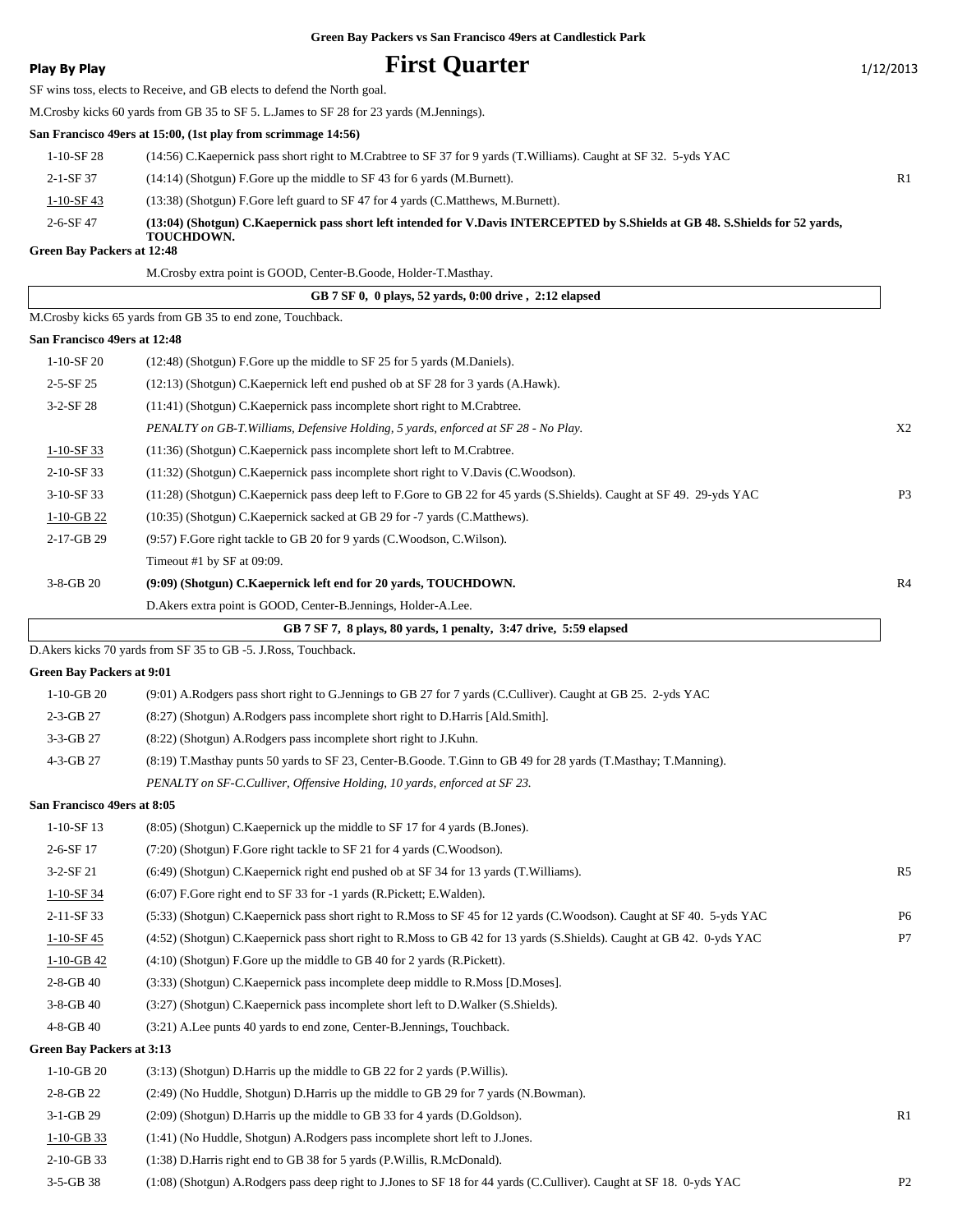1-10-SF 18 **(:29) (No Huddle) D.Harris up the middle for 18 yards, TOUCHDOWN.** R3

### M.Crosby extra point is GOOD, Center-B.Goode, Holder-T.Masthay.

#### **GB 14 SF 7, 7 plays, 80 yards, 2:44 drive, 14:31 elapsed**

M.Crosby kicks 65 yards from GB 35 to end zone, Touchback.

#### **San Francisco 49ers at 0:29**

1-10-SF 20 (:29) C.Kaepernick pass short right to M.Crabtree to SF 35 for 15 yards (T.Williams). Caught at SF 32. 3-yds YAC P8

| <b>END OF OUARTER</b>      |       | Time<br>Poss | <b>First Downs</b> |                 |                         | <b>Efficiencies</b> |        |  |
|----------------------------|-------|--------------|--------------------|-----------------|-------------------------|---------------------|--------|--|
|                            | Score |              |                    | $R$ $P$ $X$ $T$ |                         | 3 Down              | 4 Down |  |
| <b>Green Bay Packers</b>   |       | 3:40         | 2 1 0              |                 | $\overline{\mathbf{3}}$ | 2/3                 | 0/0    |  |
| <b>San Francisco 49ers</b> |       | 11:20        |                    | 3 4 1 8         |                         | 3/4                 | 0/0    |  |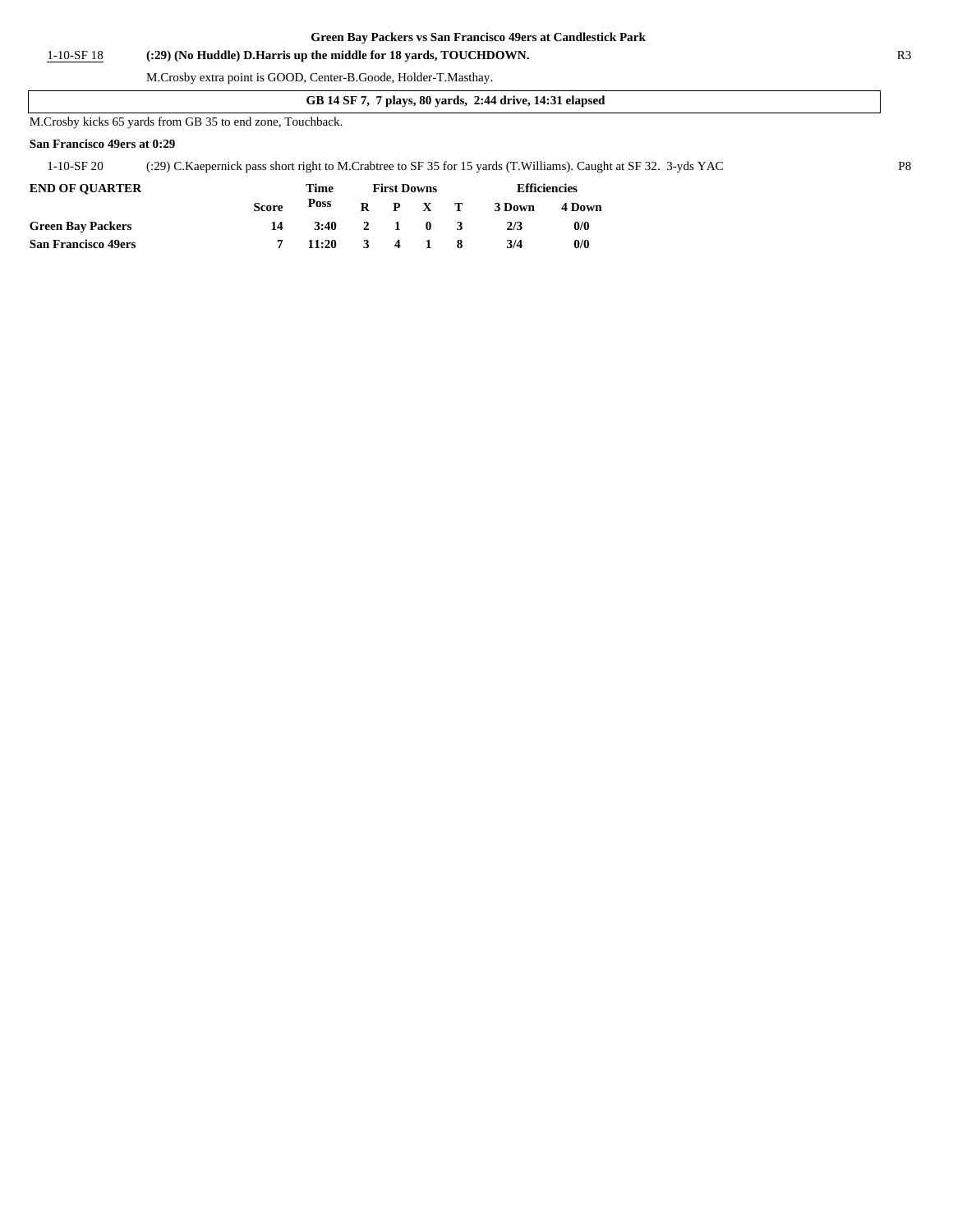| San Francisco 49ers continued.<br>$1 - 10 - SF35$<br>(15:00) (Shotgun) F.Gore right tackle to SF 40 for 5 yards (T.Williams).<br>$2 - 5 - SF40$<br>P <sub>9</sub><br>(14:26) (Shotgun) C.Kaepernick pass short left to M.Crabtree to SF 49 for 9 yards (M.Burnett, C.Woodson). Caught at SF 44. 5-yds YAC<br>$1 - 10 - SF$ 49<br>(13:40) (Shotgun) C.Kaepernick pass incomplete short right to D.Walker.<br>2-10-SF 49<br>(13:34) (Shotgun) C.Kaepernick right end to GB 48 for 3 yards (D.Moses).<br>$3 - 7 - GB$ 48<br>(13:04) (Shotgun) PENALTY on SF-V.Davis, False Start, 5 yards, enforced at GB 48 - No Play.<br>3-12-SF 47<br>(12:33) (Shotgun) C.Kaepernick pass short right to F.Gore to 50 for 3 yards (B.Jones). Caught at SF 49. 1-yd YAC<br>$4 - 9 - 50$<br>(11:52) A.Lee punts 40 yards to GB 10, Center-B.Jennings. J.Ross MUFFS catch, RECOVERED by SF-C.Spillman at GB 9. C.Spillman to GB 9<br>for no gain (J.Ross). A.Lee credited with 41-yard punt.<br>San Francisco 49ers at 11:43<br>$1-9-GB9$<br>(11:43) C. Kaepernick pass incomplete short left to B. Miller (C. Matthews).<br>$2-9-GB9$<br>(11:37) (Shotgun) C.Kaepernick FUMBLES (Aborted) at GB 9, and recovers at GB 9. C.Kaepernick to GB 12 for -3 yards (E.Walden).<br>C. Kaepernick credited with rush of 0-yards<br>P <sub>10</sub><br>3-12-GB 12<br>(11:04) (Shotgun) C.Kaepernick pass short middle to M.Crabtree for 12 yards, TOUCHDOWN. Caught at GB 9. 9-yds YAC<br>D.Akers extra point is GOOD, Center-B.Jennings, Holder-A.Lee.<br>GB 14 SF 14, 3 plays, 9 yards, 0:44 drive, 4:01 elapsed<br>D. Akers kicks 68 yards from SF 35 to GB -3. R. Cobb to GB 13 for 16 yards (P. Cox).<br>PENALTY on GB-J.Kuhn, Offensive Holding, 6 yards, enforced at GB 13.<br>Green Bay Packers at 10:59, (1st play from scrimmage 10:54)<br>$1-10-GB7$<br>$(10:54)$ (Shotgun) D.Harris left guard to GB 9 for 2 yards (J.Smith).<br>$2 - 8 - GB$ 9<br>(10:14) (Shotgun) A.Rodgers pass incomplete short right to J.Nelson.<br>X4<br>PENALTY on SF-C.Culliver, Defensive Pass Interference, 14 yards, enforced at GB 9 - No Play.<br>$1-10-GB$ 23<br>(10:06) (No Huddle) D.Harris right guard to GB 26 for 3 yards (R.McDonald, J.Smith).<br>$2 - 7 - GB$ 26<br>(9:46) (No Huddle) A.Rodgers pass incomplete short right to D.Harris.<br>3-7-GB 26<br>(9:37) (Shotgun) A.Rodgers pass deep middle intended for J.Nelson INTERCEPTED by T.Brown at SF 13. T.Brown to GB 48 for 39 yards<br>(E.Dietrich-Smith).<br>San Francisco 49ers at 9:19<br>$1-10-GB$ 48<br>$(9:19)$ F.Gore left end to GB 42 for 6 yards (C.Wilson, C.Matthews).<br>$2-4-GB$ 42<br>(8:40) (Shotgun) C.Kaepernick pass short left to T.Ginn to GB 39 for 3 yards (B.Jones). Caught at GB 39. 0-yds YAC<br>3-1-GB 39<br>R11<br>(7.58) (Shotgun) L. James up the middle to GB 25 for 14 yards (M. Burnett, M. Jennings).<br>$1-10-GB$ 25<br>(7:16) (Shotgun) C.Kaepernick pass incomplete short middle to M.Crabtree (T.Williams).<br>2-10-GB 25<br>(7:02) L. James up the middle to GB 24 for 1 yard (A. Hawk).<br>3-9-GB 24<br>(6:25) (Shotgun) C.Kaepernick scrambles up the middle to GB 9 for 15 yards (M.Jennings, E.Walden).<br>R <sub>12</sub><br>PENALTY on SF-C.Kaepernick, Taunting, 15 yards, enforced between downs.<br>1-10-GB 24<br>(6:13) (Shotgun) F.Gore up the middle to GB 20 for 4 yards (E.Walden).<br>$2-6-GB$ 20<br>(5:33) (Shotgun) C.Kaepernick pass deep left to M.Crabtree for 20 yards, TOUCHDOWN. Caught at goal line. 0-yds YAC<br>P <sub>13</sub><br>D.Akers extra point is GOOD, Center-B.Jennings, Holder-A.Lee.<br>GB 14 SF 21, 8 plays, 48 yards, 3:53 drive, 9:34 elapsed<br>D. Akers kicks 65 yards from SF 35 to end zone, Touchback.<br><b>Green Bay Packers at 5:26</b><br>$1-10-GB20$<br>(5:26) A.Rodgers up the middle to GB 29 for 9 yards (Ald.Smith). FUMBLES (Ald.Smith), and recovers at GB 29.<br>2-1-GB 29<br>(4:39) D. Harris up the middle to GB 32 for 3 yards (A. Brooks).<br>R5<br><b>P6</b><br>(4:20) A.Rodgers pass deep right to J.Finley to SF 49 for 19 yards (D.Whitner). Caught at SF 49. 0-yds YAC<br>$1 - 10 - GB$ 32<br>1-10-SF49<br>(3:57) D. Harris right tackle to SF 46 for 3 yards (J. Smith).<br>PENALTY on SF-D.Goldson, Unnecessary Roughness, 15 yards, enforced at SF 46.<br>X7<br>(3:28) (Shotgun) A.Rodgers pass short left to D.Harris to SF 25 for 6 yards (D.Whitner). Caught at SF 35. 10-yds YAC<br>$1-10-SF$ 31<br>$2-4-SF25$<br>(2:51) (Shotgun) PENALTY on SF-J.Smith, Defensive Offside, 5 yards, enforced at SF 25 - No Play.<br>X8<br>P <sub>9</sub><br>(2:39) (Shotgun) A.Rodgers pass deep middle to J.Jones for 20 yards, TOUCHDOWN. Caught at goal line. 0-yds YAC<br>$1 - 10 - SF$ 20<br>M. Crosby extra point is GOOD, Center-B. Goode, Holder-T. Masthay.<br>GB 21 SF 21, 6 plays, 80 yards, 2 penalties, 2:53 drive, 12:27 elapsed | <b>Play By Play</b> | <b>Second Quarter</b> | 1/12/2013 |
|----------------------------------------------------------------------------------------------------------------------------------------------------------------------------------------------------------------------------------------------------------------------------------------------------------------------------------------------------------------------------------------------------------------------------------------------------------------------------------------------------------------------------------------------------------------------------------------------------------------------------------------------------------------------------------------------------------------------------------------------------------------------------------------------------------------------------------------------------------------------------------------------------------------------------------------------------------------------------------------------------------------------------------------------------------------------------------------------------------------------------------------------------------------------------------------------------------------------------------------------------------------------------------------------------------------------------------------------------------------------------------------------------------------------------------------------------------------------------------------------------------------------------------------------------------------------------------------------------------------------------------------------------------------------------------------------------------------------------------------------------------------------------------------------------------------------------------------------------------------------------------------------------------------------------------------------------------------------------------------------------------------------------------------------------------------------------------------------------------------------------------------------------------------------------------------------------------------------------------------------------------------------------------------------------------------------------------------------------------------------------------------------------------------------------------------------------------------------------------------------------------------------------------------------------------------------------------------------------------------------------------------------------------------------------------------------------------------------------------------------------------------------------------------------------------------------------------------------------------------------------------------------------------------------------------------------------------------------------------------------------------------------------------------------------------------------------------------------------------------------------------------------------------------------------------------------------------------------------------------------------------------------------------------------------------------------------------------------------------------------------------------------------------------------------------------------------------------------------------------------------------------------------------------------------------------------------------------------------------------------------------------------------------------------------------------------------------------------------------------------------------------------------------------------------------------------------------------------------------------------------------------------------------------------------------------------------------------------------------------------------------------------------------------------------------------------------------------------------------------------------------------------------------------------------------------------------------------------------------------------------------------------------------------------------------------------------------------------------------------------------------------------------------------------------------------------------------------------------------------------------------------------------------------------------------------------------------------------------------------------------------------------------------------------------------------------------------------------------------------------------------------------------------------------------------------------------------------------------------------------------------|---------------------|-----------------------|-----------|
|                                                                                                                                                                                                                                                                                                                                                                                                                                                                                                                                                                                                                                                                                                                                                                                                                                                                                                                                                                                                                                                                                                                                                                                                                                                                                                                                                                                                                                                                                                                                                                                                                                                                                                                                                                                                                                                                                                                                                                                                                                                                                                                                                                                                                                                                                                                                                                                                                                                                                                                                                                                                                                                                                                                                                                                                                                                                                                                                                                                                                                                                                                                                                                                                                                                                                                                                                                                                                                                                                                                                                                                                                                                                                                                                                                                                                                                                                                                                                                                                                                                                                                                                                                                                                                                                                                                                                                                                                                                                                                                                                                                                                                                                                                                                                                                                                                                                                  |                     |                       |           |
|                                                                                                                                                                                                                                                                                                                                                                                                                                                                                                                                                                                                                                                                                                                                                                                                                                                                                                                                                                                                                                                                                                                                                                                                                                                                                                                                                                                                                                                                                                                                                                                                                                                                                                                                                                                                                                                                                                                                                                                                                                                                                                                                                                                                                                                                                                                                                                                                                                                                                                                                                                                                                                                                                                                                                                                                                                                                                                                                                                                                                                                                                                                                                                                                                                                                                                                                                                                                                                                                                                                                                                                                                                                                                                                                                                                                                                                                                                                                                                                                                                                                                                                                                                                                                                                                                                                                                                                                                                                                                                                                                                                                                                                                                                                                                                                                                                                                                  |                     |                       |           |
|                                                                                                                                                                                                                                                                                                                                                                                                                                                                                                                                                                                                                                                                                                                                                                                                                                                                                                                                                                                                                                                                                                                                                                                                                                                                                                                                                                                                                                                                                                                                                                                                                                                                                                                                                                                                                                                                                                                                                                                                                                                                                                                                                                                                                                                                                                                                                                                                                                                                                                                                                                                                                                                                                                                                                                                                                                                                                                                                                                                                                                                                                                                                                                                                                                                                                                                                                                                                                                                                                                                                                                                                                                                                                                                                                                                                                                                                                                                                                                                                                                                                                                                                                                                                                                                                                                                                                                                                                                                                                                                                                                                                                                                                                                                                                                                                                                                                                  |                     |                       |           |
|                                                                                                                                                                                                                                                                                                                                                                                                                                                                                                                                                                                                                                                                                                                                                                                                                                                                                                                                                                                                                                                                                                                                                                                                                                                                                                                                                                                                                                                                                                                                                                                                                                                                                                                                                                                                                                                                                                                                                                                                                                                                                                                                                                                                                                                                                                                                                                                                                                                                                                                                                                                                                                                                                                                                                                                                                                                                                                                                                                                                                                                                                                                                                                                                                                                                                                                                                                                                                                                                                                                                                                                                                                                                                                                                                                                                                                                                                                                                                                                                                                                                                                                                                                                                                                                                                                                                                                                                                                                                                                                                                                                                                                                                                                                                                                                                                                                                                  |                     |                       |           |
|                                                                                                                                                                                                                                                                                                                                                                                                                                                                                                                                                                                                                                                                                                                                                                                                                                                                                                                                                                                                                                                                                                                                                                                                                                                                                                                                                                                                                                                                                                                                                                                                                                                                                                                                                                                                                                                                                                                                                                                                                                                                                                                                                                                                                                                                                                                                                                                                                                                                                                                                                                                                                                                                                                                                                                                                                                                                                                                                                                                                                                                                                                                                                                                                                                                                                                                                                                                                                                                                                                                                                                                                                                                                                                                                                                                                                                                                                                                                                                                                                                                                                                                                                                                                                                                                                                                                                                                                                                                                                                                                                                                                                                                                                                                                                                                                                                                                                  |                     |                       |           |
|                                                                                                                                                                                                                                                                                                                                                                                                                                                                                                                                                                                                                                                                                                                                                                                                                                                                                                                                                                                                                                                                                                                                                                                                                                                                                                                                                                                                                                                                                                                                                                                                                                                                                                                                                                                                                                                                                                                                                                                                                                                                                                                                                                                                                                                                                                                                                                                                                                                                                                                                                                                                                                                                                                                                                                                                                                                                                                                                                                                                                                                                                                                                                                                                                                                                                                                                                                                                                                                                                                                                                                                                                                                                                                                                                                                                                                                                                                                                                                                                                                                                                                                                                                                                                                                                                                                                                                                                                                                                                                                                                                                                                                                                                                                                                                                                                                                                                  |                     |                       |           |
|                                                                                                                                                                                                                                                                                                                                                                                                                                                                                                                                                                                                                                                                                                                                                                                                                                                                                                                                                                                                                                                                                                                                                                                                                                                                                                                                                                                                                                                                                                                                                                                                                                                                                                                                                                                                                                                                                                                                                                                                                                                                                                                                                                                                                                                                                                                                                                                                                                                                                                                                                                                                                                                                                                                                                                                                                                                                                                                                                                                                                                                                                                                                                                                                                                                                                                                                                                                                                                                                                                                                                                                                                                                                                                                                                                                                                                                                                                                                                                                                                                                                                                                                                                                                                                                                                                                                                                                                                                                                                                                                                                                                                                                                                                                                                                                                                                                                                  |                     |                       |           |
|                                                                                                                                                                                                                                                                                                                                                                                                                                                                                                                                                                                                                                                                                                                                                                                                                                                                                                                                                                                                                                                                                                                                                                                                                                                                                                                                                                                                                                                                                                                                                                                                                                                                                                                                                                                                                                                                                                                                                                                                                                                                                                                                                                                                                                                                                                                                                                                                                                                                                                                                                                                                                                                                                                                                                                                                                                                                                                                                                                                                                                                                                                                                                                                                                                                                                                                                                                                                                                                                                                                                                                                                                                                                                                                                                                                                                                                                                                                                                                                                                                                                                                                                                                                                                                                                                                                                                                                                                                                                                                                                                                                                                                                                                                                                                                                                                                                                                  |                     |                       |           |
|                                                                                                                                                                                                                                                                                                                                                                                                                                                                                                                                                                                                                                                                                                                                                                                                                                                                                                                                                                                                                                                                                                                                                                                                                                                                                                                                                                                                                                                                                                                                                                                                                                                                                                                                                                                                                                                                                                                                                                                                                                                                                                                                                                                                                                                                                                                                                                                                                                                                                                                                                                                                                                                                                                                                                                                                                                                                                                                                                                                                                                                                                                                                                                                                                                                                                                                                                                                                                                                                                                                                                                                                                                                                                                                                                                                                                                                                                                                                                                                                                                                                                                                                                                                                                                                                                                                                                                                                                                                                                                                                                                                                                                                                                                                                                                                                                                                                                  |                     |                       |           |
|                                                                                                                                                                                                                                                                                                                                                                                                                                                                                                                                                                                                                                                                                                                                                                                                                                                                                                                                                                                                                                                                                                                                                                                                                                                                                                                                                                                                                                                                                                                                                                                                                                                                                                                                                                                                                                                                                                                                                                                                                                                                                                                                                                                                                                                                                                                                                                                                                                                                                                                                                                                                                                                                                                                                                                                                                                                                                                                                                                                                                                                                                                                                                                                                                                                                                                                                                                                                                                                                                                                                                                                                                                                                                                                                                                                                                                                                                                                                                                                                                                                                                                                                                                                                                                                                                                                                                                                                                                                                                                                                                                                                                                                                                                                                                                                                                                                                                  |                     |                       |           |
|                                                                                                                                                                                                                                                                                                                                                                                                                                                                                                                                                                                                                                                                                                                                                                                                                                                                                                                                                                                                                                                                                                                                                                                                                                                                                                                                                                                                                                                                                                                                                                                                                                                                                                                                                                                                                                                                                                                                                                                                                                                                                                                                                                                                                                                                                                                                                                                                                                                                                                                                                                                                                                                                                                                                                                                                                                                                                                                                                                                                                                                                                                                                                                                                                                                                                                                                                                                                                                                                                                                                                                                                                                                                                                                                                                                                                                                                                                                                                                                                                                                                                                                                                                                                                                                                                                                                                                                                                                                                                                                                                                                                                                                                                                                                                                                                                                                                                  |                     |                       |           |
|                                                                                                                                                                                                                                                                                                                                                                                                                                                                                                                                                                                                                                                                                                                                                                                                                                                                                                                                                                                                                                                                                                                                                                                                                                                                                                                                                                                                                                                                                                                                                                                                                                                                                                                                                                                                                                                                                                                                                                                                                                                                                                                                                                                                                                                                                                                                                                                                                                                                                                                                                                                                                                                                                                                                                                                                                                                                                                                                                                                                                                                                                                                                                                                                                                                                                                                                                                                                                                                                                                                                                                                                                                                                                                                                                                                                                                                                                                                                                                                                                                                                                                                                                                                                                                                                                                                                                                                                                                                                                                                                                                                                                                                                                                                                                                                                                                                                                  |                     |                       |           |
|                                                                                                                                                                                                                                                                                                                                                                                                                                                                                                                                                                                                                                                                                                                                                                                                                                                                                                                                                                                                                                                                                                                                                                                                                                                                                                                                                                                                                                                                                                                                                                                                                                                                                                                                                                                                                                                                                                                                                                                                                                                                                                                                                                                                                                                                                                                                                                                                                                                                                                                                                                                                                                                                                                                                                                                                                                                                                                                                                                                                                                                                                                                                                                                                                                                                                                                                                                                                                                                                                                                                                                                                                                                                                                                                                                                                                                                                                                                                                                                                                                                                                                                                                                                                                                                                                                                                                                                                                                                                                                                                                                                                                                                                                                                                                                                                                                                                                  |                     |                       |           |
|                                                                                                                                                                                                                                                                                                                                                                                                                                                                                                                                                                                                                                                                                                                                                                                                                                                                                                                                                                                                                                                                                                                                                                                                                                                                                                                                                                                                                                                                                                                                                                                                                                                                                                                                                                                                                                                                                                                                                                                                                                                                                                                                                                                                                                                                                                                                                                                                                                                                                                                                                                                                                                                                                                                                                                                                                                                                                                                                                                                                                                                                                                                                                                                                                                                                                                                                                                                                                                                                                                                                                                                                                                                                                                                                                                                                                                                                                                                                                                                                                                                                                                                                                                                                                                                                                                                                                                                                                                                                                                                                                                                                                                                                                                                                                                                                                                                                                  |                     |                       |           |
|                                                                                                                                                                                                                                                                                                                                                                                                                                                                                                                                                                                                                                                                                                                                                                                                                                                                                                                                                                                                                                                                                                                                                                                                                                                                                                                                                                                                                                                                                                                                                                                                                                                                                                                                                                                                                                                                                                                                                                                                                                                                                                                                                                                                                                                                                                                                                                                                                                                                                                                                                                                                                                                                                                                                                                                                                                                                                                                                                                                                                                                                                                                                                                                                                                                                                                                                                                                                                                                                                                                                                                                                                                                                                                                                                                                                                                                                                                                                                                                                                                                                                                                                                                                                                                                                                                                                                                                                                                                                                                                                                                                                                                                                                                                                                                                                                                                                                  |                     |                       |           |
|                                                                                                                                                                                                                                                                                                                                                                                                                                                                                                                                                                                                                                                                                                                                                                                                                                                                                                                                                                                                                                                                                                                                                                                                                                                                                                                                                                                                                                                                                                                                                                                                                                                                                                                                                                                                                                                                                                                                                                                                                                                                                                                                                                                                                                                                                                                                                                                                                                                                                                                                                                                                                                                                                                                                                                                                                                                                                                                                                                                                                                                                                                                                                                                                                                                                                                                                                                                                                                                                                                                                                                                                                                                                                                                                                                                                                                                                                                                                                                                                                                                                                                                                                                                                                                                                                                                                                                                                                                                                                                                                                                                                                                                                                                                                                                                                                                                                                  |                     |                       |           |
|                                                                                                                                                                                                                                                                                                                                                                                                                                                                                                                                                                                                                                                                                                                                                                                                                                                                                                                                                                                                                                                                                                                                                                                                                                                                                                                                                                                                                                                                                                                                                                                                                                                                                                                                                                                                                                                                                                                                                                                                                                                                                                                                                                                                                                                                                                                                                                                                                                                                                                                                                                                                                                                                                                                                                                                                                                                                                                                                                                                                                                                                                                                                                                                                                                                                                                                                                                                                                                                                                                                                                                                                                                                                                                                                                                                                                                                                                                                                                                                                                                                                                                                                                                                                                                                                                                                                                                                                                                                                                                                                                                                                                                                                                                                                                                                                                                                                                  |                     |                       |           |
|                                                                                                                                                                                                                                                                                                                                                                                                                                                                                                                                                                                                                                                                                                                                                                                                                                                                                                                                                                                                                                                                                                                                                                                                                                                                                                                                                                                                                                                                                                                                                                                                                                                                                                                                                                                                                                                                                                                                                                                                                                                                                                                                                                                                                                                                                                                                                                                                                                                                                                                                                                                                                                                                                                                                                                                                                                                                                                                                                                                                                                                                                                                                                                                                                                                                                                                                                                                                                                                                                                                                                                                                                                                                                                                                                                                                                                                                                                                                                                                                                                                                                                                                                                                                                                                                                                                                                                                                                                                                                                                                                                                                                                                                                                                                                                                                                                                                                  |                     |                       |           |
|                                                                                                                                                                                                                                                                                                                                                                                                                                                                                                                                                                                                                                                                                                                                                                                                                                                                                                                                                                                                                                                                                                                                                                                                                                                                                                                                                                                                                                                                                                                                                                                                                                                                                                                                                                                                                                                                                                                                                                                                                                                                                                                                                                                                                                                                                                                                                                                                                                                                                                                                                                                                                                                                                                                                                                                                                                                                                                                                                                                                                                                                                                                                                                                                                                                                                                                                                                                                                                                                                                                                                                                                                                                                                                                                                                                                                                                                                                                                                                                                                                                                                                                                                                                                                                                                                                                                                                                                                                                                                                                                                                                                                                                                                                                                                                                                                                                                                  |                     |                       |           |
|                                                                                                                                                                                                                                                                                                                                                                                                                                                                                                                                                                                                                                                                                                                                                                                                                                                                                                                                                                                                                                                                                                                                                                                                                                                                                                                                                                                                                                                                                                                                                                                                                                                                                                                                                                                                                                                                                                                                                                                                                                                                                                                                                                                                                                                                                                                                                                                                                                                                                                                                                                                                                                                                                                                                                                                                                                                                                                                                                                                                                                                                                                                                                                                                                                                                                                                                                                                                                                                                                                                                                                                                                                                                                                                                                                                                                                                                                                                                                                                                                                                                                                                                                                                                                                                                                                                                                                                                                                                                                                                                                                                                                                                                                                                                                                                                                                                                                  |                     |                       |           |
|                                                                                                                                                                                                                                                                                                                                                                                                                                                                                                                                                                                                                                                                                                                                                                                                                                                                                                                                                                                                                                                                                                                                                                                                                                                                                                                                                                                                                                                                                                                                                                                                                                                                                                                                                                                                                                                                                                                                                                                                                                                                                                                                                                                                                                                                                                                                                                                                                                                                                                                                                                                                                                                                                                                                                                                                                                                                                                                                                                                                                                                                                                                                                                                                                                                                                                                                                                                                                                                                                                                                                                                                                                                                                                                                                                                                                                                                                                                                                                                                                                                                                                                                                                                                                                                                                                                                                                                                                                                                                                                                                                                                                                                                                                                                                                                                                                                                                  |                     |                       |           |
|                                                                                                                                                                                                                                                                                                                                                                                                                                                                                                                                                                                                                                                                                                                                                                                                                                                                                                                                                                                                                                                                                                                                                                                                                                                                                                                                                                                                                                                                                                                                                                                                                                                                                                                                                                                                                                                                                                                                                                                                                                                                                                                                                                                                                                                                                                                                                                                                                                                                                                                                                                                                                                                                                                                                                                                                                                                                                                                                                                                                                                                                                                                                                                                                                                                                                                                                                                                                                                                                                                                                                                                                                                                                                                                                                                                                                                                                                                                                                                                                                                                                                                                                                                                                                                                                                                                                                                                                                                                                                                                                                                                                                                                                                                                                                                                                                                                                                  |                     |                       |           |
|                                                                                                                                                                                                                                                                                                                                                                                                                                                                                                                                                                                                                                                                                                                                                                                                                                                                                                                                                                                                                                                                                                                                                                                                                                                                                                                                                                                                                                                                                                                                                                                                                                                                                                                                                                                                                                                                                                                                                                                                                                                                                                                                                                                                                                                                                                                                                                                                                                                                                                                                                                                                                                                                                                                                                                                                                                                                                                                                                                                                                                                                                                                                                                                                                                                                                                                                                                                                                                                                                                                                                                                                                                                                                                                                                                                                                                                                                                                                                                                                                                                                                                                                                                                                                                                                                                                                                                                                                                                                                                                                                                                                                                                                                                                                                                                                                                                                                  |                     |                       |           |
|                                                                                                                                                                                                                                                                                                                                                                                                                                                                                                                                                                                                                                                                                                                                                                                                                                                                                                                                                                                                                                                                                                                                                                                                                                                                                                                                                                                                                                                                                                                                                                                                                                                                                                                                                                                                                                                                                                                                                                                                                                                                                                                                                                                                                                                                                                                                                                                                                                                                                                                                                                                                                                                                                                                                                                                                                                                                                                                                                                                                                                                                                                                                                                                                                                                                                                                                                                                                                                                                                                                                                                                                                                                                                                                                                                                                                                                                                                                                                                                                                                                                                                                                                                                                                                                                                                                                                                                                                                                                                                                                                                                                                                                                                                                                                                                                                                                                                  |                     |                       |           |
|                                                                                                                                                                                                                                                                                                                                                                                                                                                                                                                                                                                                                                                                                                                                                                                                                                                                                                                                                                                                                                                                                                                                                                                                                                                                                                                                                                                                                                                                                                                                                                                                                                                                                                                                                                                                                                                                                                                                                                                                                                                                                                                                                                                                                                                                                                                                                                                                                                                                                                                                                                                                                                                                                                                                                                                                                                                                                                                                                                                                                                                                                                                                                                                                                                                                                                                                                                                                                                                                                                                                                                                                                                                                                                                                                                                                                                                                                                                                                                                                                                                                                                                                                                                                                                                                                                                                                                                                                                                                                                                                                                                                                                                                                                                                                                                                                                                                                  |                     |                       |           |
|                                                                                                                                                                                                                                                                                                                                                                                                                                                                                                                                                                                                                                                                                                                                                                                                                                                                                                                                                                                                                                                                                                                                                                                                                                                                                                                                                                                                                                                                                                                                                                                                                                                                                                                                                                                                                                                                                                                                                                                                                                                                                                                                                                                                                                                                                                                                                                                                                                                                                                                                                                                                                                                                                                                                                                                                                                                                                                                                                                                                                                                                                                                                                                                                                                                                                                                                                                                                                                                                                                                                                                                                                                                                                                                                                                                                                                                                                                                                                                                                                                                                                                                                                                                                                                                                                                                                                                                                                                                                                                                                                                                                                                                                                                                                                                                                                                                                                  |                     |                       |           |
|                                                                                                                                                                                                                                                                                                                                                                                                                                                                                                                                                                                                                                                                                                                                                                                                                                                                                                                                                                                                                                                                                                                                                                                                                                                                                                                                                                                                                                                                                                                                                                                                                                                                                                                                                                                                                                                                                                                                                                                                                                                                                                                                                                                                                                                                                                                                                                                                                                                                                                                                                                                                                                                                                                                                                                                                                                                                                                                                                                                                                                                                                                                                                                                                                                                                                                                                                                                                                                                                                                                                                                                                                                                                                                                                                                                                                                                                                                                                                                                                                                                                                                                                                                                                                                                                                                                                                                                                                                                                                                                                                                                                                                                                                                                                                                                                                                                                                  |                     |                       |           |
|                                                                                                                                                                                                                                                                                                                                                                                                                                                                                                                                                                                                                                                                                                                                                                                                                                                                                                                                                                                                                                                                                                                                                                                                                                                                                                                                                                                                                                                                                                                                                                                                                                                                                                                                                                                                                                                                                                                                                                                                                                                                                                                                                                                                                                                                                                                                                                                                                                                                                                                                                                                                                                                                                                                                                                                                                                                                                                                                                                                                                                                                                                                                                                                                                                                                                                                                                                                                                                                                                                                                                                                                                                                                                                                                                                                                                                                                                                                                                                                                                                                                                                                                                                                                                                                                                                                                                                                                                                                                                                                                                                                                                                                                                                                                                                                                                                                                                  |                     |                       |           |
|                                                                                                                                                                                                                                                                                                                                                                                                                                                                                                                                                                                                                                                                                                                                                                                                                                                                                                                                                                                                                                                                                                                                                                                                                                                                                                                                                                                                                                                                                                                                                                                                                                                                                                                                                                                                                                                                                                                                                                                                                                                                                                                                                                                                                                                                                                                                                                                                                                                                                                                                                                                                                                                                                                                                                                                                                                                                                                                                                                                                                                                                                                                                                                                                                                                                                                                                                                                                                                                                                                                                                                                                                                                                                                                                                                                                                                                                                                                                                                                                                                                                                                                                                                                                                                                                                                                                                                                                                                                                                                                                                                                                                                                                                                                                                                                                                                                                                  |                     |                       |           |
|                                                                                                                                                                                                                                                                                                                                                                                                                                                                                                                                                                                                                                                                                                                                                                                                                                                                                                                                                                                                                                                                                                                                                                                                                                                                                                                                                                                                                                                                                                                                                                                                                                                                                                                                                                                                                                                                                                                                                                                                                                                                                                                                                                                                                                                                                                                                                                                                                                                                                                                                                                                                                                                                                                                                                                                                                                                                                                                                                                                                                                                                                                                                                                                                                                                                                                                                                                                                                                                                                                                                                                                                                                                                                                                                                                                                                                                                                                                                                                                                                                                                                                                                                                                                                                                                                                                                                                                                                                                                                                                                                                                                                                                                                                                                                                                                                                                                                  |                     |                       |           |
|                                                                                                                                                                                                                                                                                                                                                                                                                                                                                                                                                                                                                                                                                                                                                                                                                                                                                                                                                                                                                                                                                                                                                                                                                                                                                                                                                                                                                                                                                                                                                                                                                                                                                                                                                                                                                                                                                                                                                                                                                                                                                                                                                                                                                                                                                                                                                                                                                                                                                                                                                                                                                                                                                                                                                                                                                                                                                                                                                                                                                                                                                                                                                                                                                                                                                                                                                                                                                                                                                                                                                                                                                                                                                                                                                                                                                                                                                                                                                                                                                                                                                                                                                                                                                                                                                                                                                                                                                                                                                                                                                                                                                                                                                                                                                                                                                                                                                  |                     |                       |           |
|                                                                                                                                                                                                                                                                                                                                                                                                                                                                                                                                                                                                                                                                                                                                                                                                                                                                                                                                                                                                                                                                                                                                                                                                                                                                                                                                                                                                                                                                                                                                                                                                                                                                                                                                                                                                                                                                                                                                                                                                                                                                                                                                                                                                                                                                                                                                                                                                                                                                                                                                                                                                                                                                                                                                                                                                                                                                                                                                                                                                                                                                                                                                                                                                                                                                                                                                                                                                                                                                                                                                                                                                                                                                                                                                                                                                                                                                                                                                                                                                                                                                                                                                                                                                                                                                                                                                                                                                                                                                                                                                                                                                                                                                                                                                                                                                                                                                                  |                     |                       |           |
|                                                                                                                                                                                                                                                                                                                                                                                                                                                                                                                                                                                                                                                                                                                                                                                                                                                                                                                                                                                                                                                                                                                                                                                                                                                                                                                                                                                                                                                                                                                                                                                                                                                                                                                                                                                                                                                                                                                                                                                                                                                                                                                                                                                                                                                                                                                                                                                                                                                                                                                                                                                                                                                                                                                                                                                                                                                                                                                                                                                                                                                                                                                                                                                                                                                                                                                                                                                                                                                                                                                                                                                                                                                                                                                                                                                                                                                                                                                                                                                                                                                                                                                                                                                                                                                                                                                                                                                                                                                                                                                                                                                                                                                                                                                                                                                                                                                                                  |                     |                       |           |
|                                                                                                                                                                                                                                                                                                                                                                                                                                                                                                                                                                                                                                                                                                                                                                                                                                                                                                                                                                                                                                                                                                                                                                                                                                                                                                                                                                                                                                                                                                                                                                                                                                                                                                                                                                                                                                                                                                                                                                                                                                                                                                                                                                                                                                                                                                                                                                                                                                                                                                                                                                                                                                                                                                                                                                                                                                                                                                                                                                                                                                                                                                                                                                                                                                                                                                                                                                                                                                                                                                                                                                                                                                                                                                                                                                                                                                                                                                                                                                                                                                                                                                                                                                                                                                                                                                                                                                                                                                                                                                                                                                                                                                                                                                                                                                                                                                                                                  |                     |                       |           |
|                                                                                                                                                                                                                                                                                                                                                                                                                                                                                                                                                                                                                                                                                                                                                                                                                                                                                                                                                                                                                                                                                                                                                                                                                                                                                                                                                                                                                                                                                                                                                                                                                                                                                                                                                                                                                                                                                                                                                                                                                                                                                                                                                                                                                                                                                                                                                                                                                                                                                                                                                                                                                                                                                                                                                                                                                                                                                                                                                                                                                                                                                                                                                                                                                                                                                                                                                                                                                                                                                                                                                                                                                                                                                                                                                                                                                                                                                                                                                                                                                                                                                                                                                                                                                                                                                                                                                                                                                                                                                                                                                                                                                                                                                                                                                                                                                                                                                  |                     |                       |           |
|                                                                                                                                                                                                                                                                                                                                                                                                                                                                                                                                                                                                                                                                                                                                                                                                                                                                                                                                                                                                                                                                                                                                                                                                                                                                                                                                                                                                                                                                                                                                                                                                                                                                                                                                                                                                                                                                                                                                                                                                                                                                                                                                                                                                                                                                                                                                                                                                                                                                                                                                                                                                                                                                                                                                                                                                                                                                                                                                                                                                                                                                                                                                                                                                                                                                                                                                                                                                                                                                                                                                                                                                                                                                                                                                                                                                                                                                                                                                                                                                                                                                                                                                                                                                                                                                                                                                                                                                                                                                                                                                                                                                                                                                                                                                                                                                                                                                                  |                     |                       |           |
|                                                                                                                                                                                                                                                                                                                                                                                                                                                                                                                                                                                                                                                                                                                                                                                                                                                                                                                                                                                                                                                                                                                                                                                                                                                                                                                                                                                                                                                                                                                                                                                                                                                                                                                                                                                                                                                                                                                                                                                                                                                                                                                                                                                                                                                                                                                                                                                                                                                                                                                                                                                                                                                                                                                                                                                                                                                                                                                                                                                                                                                                                                                                                                                                                                                                                                                                                                                                                                                                                                                                                                                                                                                                                                                                                                                                                                                                                                                                                                                                                                                                                                                                                                                                                                                                                                                                                                                                                                                                                                                                                                                                                                                                                                                                                                                                                                                                                  |                     |                       |           |
|                                                                                                                                                                                                                                                                                                                                                                                                                                                                                                                                                                                                                                                                                                                                                                                                                                                                                                                                                                                                                                                                                                                                                                                                                                                                                                                                                                                                                                                                                                                                                                                                                                                                                                                                                                                                                                                                                                                                                                                                                                                                                                                                                                                                                                                                                                                                                                                                                                                                                                                                                                                                                                                                                                                                                                                                                                                                                                                                                                                                                                                                                                                                                                                                                                                                                                                                                                                                                                                                                                                                                                                                                                                                                                                                                                                                                                                                                                                                                                                                                                                                                                                                                                                                                                                                                                                                                                                                                                                                                                                                                                                                                                                                                                                                                                                                                                                                                  |                     |                       |           |
|                                                                                                                                                                                                                                                                                                                                                                                                                                                                                                                                                                                                                                                                                                                                                                                                                                                                                                                                                                                                                                                                                                                                                                                                                                                                                                                                                                                                                                                                                                                                                                                                                                                                                                                                                                                                                                                                                                                                                                                                                                                                                                                                                                                                                                                                                                                                                                                                                                                                                                                                                                                                                                                                                                                                                                                                                                                                                                                                                                                                                                                                                                                                                                                                                                                                                                                                                                                                                                                                                                                                                                                                                                                                                                                                                                                                                                                                                                                                                                                                                                                                                                                                                                                                                                                                                                                                                                                                                                                                                                                                                                                                                                                                                                                                                                                                                                                                                  |                     |                       |           |
|                                                                                                                                                                                                                                                                                                                                                                                                                                                                                                                                                                                                                                                                                                                                                                                                                                                                                                                                                                                                                                                                                                                                                                                                                                                                                                                                                                                                                                                                                                                                                                                                                                                                                                                                                                                                                                                                                                                                                                                                                                                                                                                                                                                                                                                                                                                                                                                                                                                                                                                                                                                                                                                                                                                                                                                                                                                                                                                                                                                                                                                                                                                                                                                                                                                                                                                                                                                                                                                                                                                                                                                                                                                                                                                                                                                                                                                                                                                                                                                                                                                                                                                                                                                                                                                                                                                                                                                                                                                                                                                                                                                                                                                                                                                                                                                                                                                                                  |                     |                       |           |
|                                                                                                                                                                                                                                                                                                                                                                                                                                                                                                                                                                                                                                                                                                                                                                                                                                                                                                                                                                                                                                                                                                                                                                                                                                                                                                                                                                                                                                                                                                                                                                                                                                                                                                                                                                                                                                                                                                                                                                                                                                                                                                                                                                                                                                                                                                                                                                                                                                                                                                                                                                                                                                                                                                                                                                                                                                                                                                                                                                                                                                                                                                                                                                                                                                                                                                                                                                                                                                                                                                                                                                                                                                                                                                                                                                                                                                                                                                                                                                                                                                                                                                                                                                                                                                                                                                                                                                                                                                                                                                                                                                                                                                                                                                                                                                                                                                                                                  |                     |                       |           |
|                                                                                                                                                                                                                                                                                                                                                                                                                                                                                                                                                                                                                                                                                                                                                                                                                                                                                                                                                                                                                                                                                                                                                                                                                                                                                                                                                                                                                                                                                                                                                                                                                                                                                                                                                                                                                                                                                                                                                                                                                                                                                                                                                                                                                                                                                                                                                                                                                                                                                                                                                                                                                                                                                                                                                                                                                                                                                                                                                                                                                                                                                                                                                                                                                                                                                                                                                                                                                                                                                                                                                                                                                                                                                                                                                                                                                                                                                                                                                                                                                                                                                                                                                                                                                                                                                                                                                                                                                                                                                                                                                                                                                                                                                                                                                                                                                                                                                  |                     |                       |           |
|                                                                                                                                                                                                                                                                                                                                                                                                                                                                                                                                                                                                                                                                                                                                                                                                                                                                                                                                                                                                                                                                                                                                                                                                                                                                                                                                                                                                                                                                                                                                                                                                                                                                                                                                                                                                                                                                                                                                                                                                                                                                                                                                                                                                                                                                                                                                                                                                                                                                                                                                                                                                                                                                                                                                                                                                                                                                                                                                                                                                                                                                                                                                                                                                                                                                                                                                                                                                                                                                                                                                                                                                                                                                                                                                                                                                                                                                                                                                                                                                                                                                                                                                                                                                                                                                                                                                                                                                                                                                                                                                                                                                                                                                                                                                                                                                                                                                                  |                     |                       |           |
|                                                                                                                                                                                                                                                                                                                                                                                                                                                                                                                                                                                                                                                                                                                                                                                                                                                                                                                                                                                                                                                                                                                                                                                                                                                                                                                                                                                                                                                                                                                                                                                                                                                                                                                                                                                                                                                                                                                                                                                                                                                                                                                                                                                                                                                                                                                                                                                                                                                                                                                                                                                                                                                                                                                                                                                                                                                                                                                                                                                                                                                                                                                                                                                                                                                                                                                                                                                                                                                                                                                                                                                                                                                                                                                                                                                                                                                                                                                                                                                                                                                                                                                                                                                                                                                                                                                                                                                                                                                                                                                                                                                                                                                                                                                                                                                                                                                                                  |                     |                       |           |
|                                                                                                                                                                                                                                                                                                                                                                                                                                                                                                                                                                                                                                                                                                                                                                                                                                                                                                                                                                                                                                                                                                                                                                                                                                                                                                                                                                                                                                                                                                                                                                                                                                                                                                                                                                                                                                                                                                                                                                                                                                                                                                                                                                                                                                                                                                                                                                                                                                                                                                                                                                                                                                                                                                                                                                                                                                                                                                                                                                                                                                                                                                                                                                                                                                                                                                                                                                                                                                                                                                                                                                                                                                                                                                                                                                                                                                                                                                                                                                                                                                                                                                                                                                                                                                                                                                                                                                                                                                                                                                                                                                                                                                                                                                                                                                                                                                                                                  |                     |                       |           |
|                                                                                                                                                                                                                                                                                                                                                                                                                                                                                                                                                                                                                                                                                                                                                                                                                                                                                                                                                                                                                                                                                                                                                                                                                                                                                                                                                                                                                                                                                                                                                                                                                                                                                                                                                                                                                                                                                                                                                                                                                                                                                                                                                                                                                                                                                                                                                                                                                                                                                                                                                                                                                                                                                                                                                                                                                                                                                                                                                                                                                                                                                                                                                                                                                                                                                                                                                                                                                                                                                                                                                                                                                                                                                                                                                                                                                                                                                                                                                                                                                                                                                                                                                                                                                                                                                                                                                                                                                                                                                                                                                                                                                                                                                                                                                                                                                                                                                  |                     |                       |           |

M.Crosby kicks 65 yards from GB 35 to end zone, Touchback.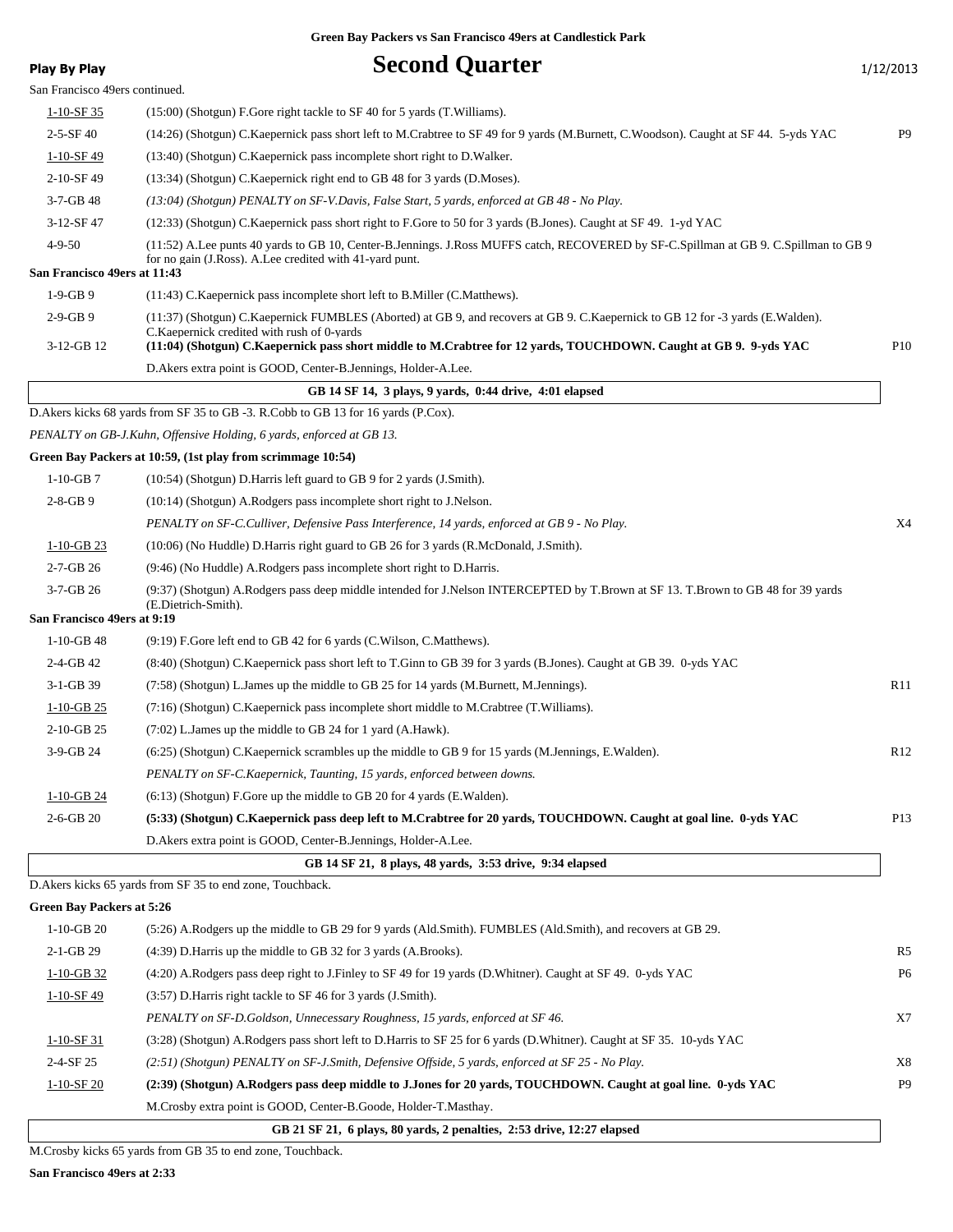|                           | Green Bay Packers vs San Francisco 49ers at Candlestick Park                                                                                                                                                                                                                                                                        |                 |  |  |  |  |  |  |
|---------------------------|-------------------------------------------------------------------------------------------------------------------------------------------------------------------------------------------------------------------------------------------------------------------------------------------------------------------------------------|-----------------|--|--|--|--|--|--|
| $1-10-SF$ 20              | (2.33) (Shotgun) C.Kaepernick right end pushed ob at SF 23 for 3 yards (B.Jones).                                                                                                                                                                                                                                                   |                 |  |  |  |  |  |  |
| $2 - 7 - SF$ 23           | (2:11) (Shotgun) C.Kaepernick scrambles left end pushed ob at SF 42 for 19 yards (C.Woodson).                                                                                                                                                                                                                                       | R14             |  |  |  |  |  |  |
| Two-Minute Warning        |                                                                                                                                                                                                                                                                                                                                     |                 |  |  |  |  |  |  |
| $1-10-SF42$               | (2:00) (Shotgun) C. Kaepernick pass incomplete deep left to V. Davis (M. Burnett).                                                                                                                                                                                                                                                  |                 |  |  |  |  |  |  |
| 2-10-SF 42<br>$3-10-SF42$ | (1:54) (Shotgun) C. Kaepernick pass deep right to D. Walker ran ob at GB 41 for 17 yards.<br>The Replay Assistant challenged the pass completion ruling, and the play was REVERSED.<br>(Shotgun) C. Kaepernick pass incomplete deep right to D. Walker.<br>(1:48) (Shotgun) C. Kaepernick left tackle ran ob at GB 40 for 18 yards. | R15             |  |  |  |  |  |  |
| $1-10-GB$ 40              | (1:41) (Shotgun) C.Kaepernick pass short left to L.James to GB 33 for 7 yards (B.Jones). Caught at GB33. 0-yds YAC                                                                                                                                                                                                                  |                 |  |  |  |  |  |  |
| $2-3-GB$ 33               | $(1:10)$ (No Huddle, Shotgun) L. James up the middle to GB 27 for 6 yards (B. Jones, E. Walden).                                                                                                                                                                                                                                    | R <sub>16</sub> |  |  |  |  |  |  |
| $1-10-GB$ 27              | (:46) (No Huddle, Shotgun) C. Kaepernick pass incomplete deep left to T. Ginn.                                                                                                                                                                                                                                                      |                 |  |  |  |  |  |  |
|                           | Timeout #2 by SF at 00:40.                                                                                                                                                                                                                                                                                                          |                 |  |  |  |  |  |  |
| 2-10-GB 27                | (:40) (Shotgun) C. Kaepernick pass incomplete short left to D. Walker.                                                                                                                                                                                                                                                              |                 |  |  |  |  |  |  |
| 3-10-GB 27                | (:35) (Shotgun) C. Kaepernick up the middle to GB 18 for 9 yards (M. Daniels).                                                                                                                                                                                                                                                      |                 |  |  |  |  |  |  |
|                           | Timeout #3 by SF at 00:03.                                                                                                                                                                                                                                                                                                          |                 |  |  |  |  |  |  |
|                           | Timeout #1 by GB at 00:03.                                                                                                                                                                                                                                                                                                          |                 |  |  |  |  |  |  |
| $4-1-GB$ 18               | (:03) D.Akers 36 yard field goal is GOOD, Center-B.Jennings, Holder-A.Lee.                                                                                                                                                                                                                                                          |                 |  |  |  |  |  |  |
|                           | GB 21 SF 24, 11 plays, 62 yards, 2:33 drive, 15:00 elapsed                                                                                                                                                                                                                                                                          |                 |  |  |  |  |  |  |
|                           |                                                                                                                                                                                                                                                                                                                                     |                 |  |  |  |  |  |  |

| <b>END OF OUARTER</b>      | Time  | <b>First Downs</b>     |  |  |                 | Efficiencies |        |        |  |
|----------------------------|-------|------------------------|--|--|-----------------|--------------|--------|--------|--|
|                            | Score | Poss                   |  |  | $R$ $P$ $X$ $T$ |              | 3 Down | 4 Down |  |
| <b>Green Bay Packers</b>   | 21    | $4:33 \t1 \t2 \t3 \t6$ |  |  |                 |              | 0/1    | 0/0    |  |
| <b>San Francisco 49ers</b> | 24    | 10:27                  |  |  | 5 3 0           |              | 4/6    | 0/0    |  |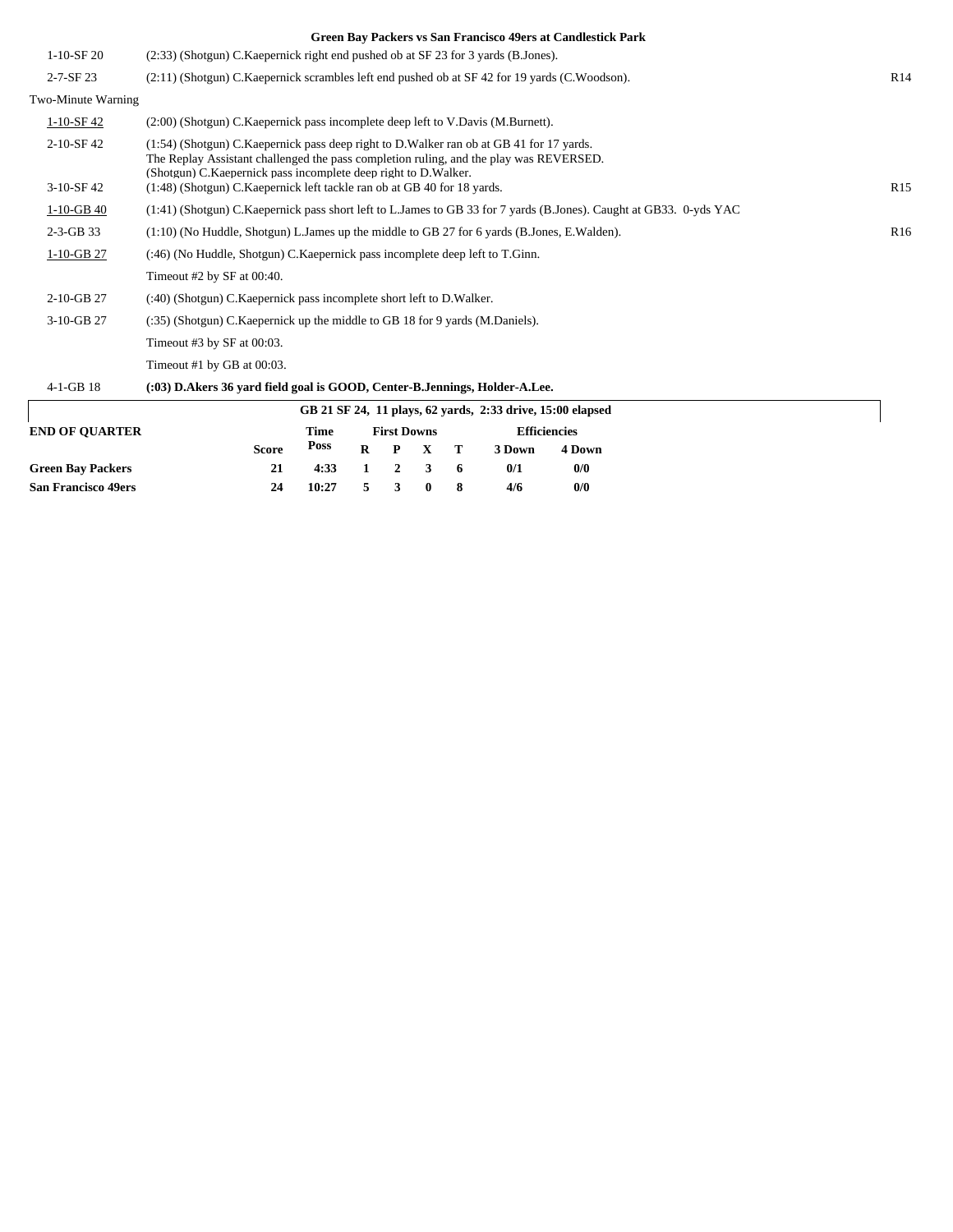### **Play By Play Play Play Play By Play Third Quarter** 1/12/2013

GB elects to Receive, and SF elects to defend the North goal.

D.Akers kicks 66 yards from SF 35 to GB -1. R.Cobb to GB 26 for 27 yards (D.Walker).

**Green Bay Packers at 15:00, (1st play from scrimmage 14:54)**

1-10-GB 26 (14:54) (Shotgun) D.Harris right tackle to GB 29 for 3 yards (J.Smith, D.Goldson).

2-7-GB 29 (14:11) (Shotgun) D.Harris right end to GB 32 for 3 yards (N.Bowman, D.Goldson).

3-4-GB 32 (13:28) (Shotgun) A.Rodgers sacked at GB 23 for -9 yards (P.Willis).

4-13-GB 23 (13:05) T.Masthay punts 42 yards to SF 35, Center-B.Goode, fair catch by T.Ginn.

#### **San Francisco 49ers at 12:58**

| $1-10-$ SF 35   | (12:58) (Shotgun) F.Gore right guard to SF 37 for 2 vards (B.Jones).                                |
|-----------------|-----------------------------------------------------------------------------------------------------|
| $2 - 8 - SF 37$ | (12:16) (Shotgun) C.Kaepernick pass incomplete deep left to R.Moss.                                 |
| $3 - 8 - SF 37$ | (12:07) (Shotgun) C. Kaepernick pass incomplete short left to V. Davis (C. Woodson).                |
| $4 - 8 - SF 37$ | (12:04) A.Lee punts 52 yards to GB 11, Center-B.Jennings. R.Cobb to GB 11 for no gain (C.Spillman). |

#### **Green Bay Packers at 11:56**

| $1-10-GB$ 11    | (11:56) (Shotgun) A.Rodgers pass short right to G.Jennings to GB 13 for 2 yards (A.Brooks).                                                                                             |                 |
|-----------------|-----------------------------------------------------------------------------------------------------------------------------------------------------------------------------------------|-----------------|
| $2 - 8 - GB$ 13 | (11:23) (Shotgun) A.Rodgers pass deep right to G.Jennings to GB 43 for 30 yards (D.Goldson). Caught at GB 43. 0-yds YAC                                                                 | P10             |
| $1-10-GB$ 43    | (10:51) (No Huddle, Shotgun) A.Rodgers pass short right to J.Nelson to SF 49 for 8 yards (T.Brock). Caught at 50. 1-yd YAC                                                              |                 |
| $2 - 2 - SF$ 49 | (10:18) (Shotgun) A.Rodgers pass short right to J.Nelson pushed ob at SF 41 for 8 yards (T.Brock). Caught at SF 41. 0-yds YAC                                                           | P <sub>11</sub> |
| $1-10-SF41$     | $(10:01)$ (Shotgun) R.Cobb right guard to SF 22 for 19 yards (P.Willis, D.Whitner).                                                                                                     | R12             |
| $1-10-SF22$     | $(9:22)$ (Shotgun) R.Cobb up the middle to SF 18 for 4 yards (Ald.Smith).                                                                                                               |                 |
| $2-6-SF18$      | (8:51) (No Huddle, Shotgun) A.Rodgers pass incomplete short right to J.Nelson.                                                                                                          |                 |
|                 | Timeout #1 by GB at $08:46$ .                                                                                                                                                           |                 |
| $3-6-$ SF 18    | (8:46) PENALTY on GB-M.Newhouse, False Start, 5 yards, enforced at SF 18 - No Play.                                                                                                     |                 |
| $3-11-SF23$     | (8:46) (Shotgun) A.Rodgers pass short right to R.Cobb to SF 15 for 8 yards (D.Goldson). FUMBLES (D.Goldson), recovered by GB-T.Lang at SF<br>15. T. Lang to SF 13 for 2 vards (P. Cox). |                 |
| $4-1-SF13$      | (8:38) M.Crosby 31 yard field goal is GOOD, Center-B.Goode, Holder-T.Masthay.                                                                                                           |                 |
|                 |                                                                                                                                                                                         |                 |

|  | GB 24 SF 24, 9 plays, 76 yards, 3:31 drive, 6:35 elapsed |  |  |  |
|--|----------------------------------------------------------|--|--|--|
|--|----------------------------------------------------------|--|--|--|

M.Crosby kicks 74 yards from GB 35 to SF -9. L.James, Touchback.

#### **San Francisco 49ers at 8:25**

| $1-10-$ SF 20   | (8:25) C. Kaepernick pass deep left to M. Crabtree to SF 38 for 18 yards (T. Williams). Caught at SF 37. 1-yd YAC        | P <sub>17</sub> |
|-----------------|--------------------------------------------------------------------------------------------------------------------------|-----------------|
| $1-10-SF38$     | (7:56) (Shotgun) C.Kaepernick pass short left to M.Crabtree to SF 44 for 6 yards (S.Shields). Caught at SF 37. 7-yds YAC |                 |
| $2 - 4 - SF$ 44 | (7:16) (Shotgun) C.Kaepernick right end for 56 yards, TOUCHDOWN.                                                         | <b>R18</b>      |
|                 | D. Akers extra point is GOOD, Center-B. Jennings, Holder-A. Lee.                                                         |                 |

#### **GB 24 SF 31, 3 plays, 80 yards, 1:18 drive, 7:53 elapsed**

D.Akers kicks 67 yards from SF 35 to GB -2. R.Cobb, Touchback.

**Green Bay Packers at 7:07**

| $1-10-GB20$                 | (7:07) (Shotgun) A.Rodgers pass incomplete short right to G.Jennings.                                                      |                 |
|-----------------------------|----------------------------------------------------------------------------------------------------------------------------|-----------------|
| $2-10-GB$ 20                | (7:01) (Shotgun) A.Rodgers pass incomplete short left to T.Crabtree (N.Bowman) [A.Brooks].                                 |                 |
| 3-10-GB 20                  | (6:57) (Shotgun) A.Rodgers scrambles left end ran ob at GB 37 for 17 yards.                                                | R13             |
| $1-10-GB$ 37                | (6:27) (Shotgun) A.Rodgers pass short left to R.Cobb to GB 40 for 3 yards (D.Goldson, P.Cox).                              |                 |
| $2 - 7 - GB$ 40             | (5.52) (Shotgun) A.Rodgers pass short middle to R.Cobb to GB 41 for 1 yard (J.Smith).                                      |                 |
| 3-6-GB 41                   | (5:12) (Shotgun) A.Rodgers pass incomplete short middle to J.Finley (N.Bowman).                                            |                 |
| $4-6-GB$ 41                 | (5:07) T. Masthay punts 52 yards to SF 7, Center-B. Goode, fair catch by T. Ginn.                                          |                 |
| San Francisco 49ers at 5:00 |                                                                                                                            |                 |
| $1-10-SF7$                  | (5:00) (Shotgun) F.Gore left guard to SF 10 for 3 yards (R.Pickett, A.Hawk). GB-R.Pickett was injured during the play.     |                 |
| $2 - 7 - SF$ 10             | $(4:20)$ (Shotgun) F.Gore up the middle to SF 15 for 5 yards (B.Jones, A.Hawk).                                            |                 |
| $3-2-SF15$                  | (3:36) (Shotgun) C.Kaepernick pass deep right to M.Crabtree to SF 31 for 16 yards (T.Williams). Caught at SF 31. 0-yds YAC | P <sub>19</sub> |
| $1-10-SF31$                 | (2:57) (Shotgun) F.Gore right guard to SF 34 for 3 yards (A.Hawk).                                                         |                 |
| $2 - 7 - SF$ 34             | $(2:18)$ C. Kaepernick pass incomplete deep right to V. Davis.                                                             |                 |
|                             | PENALTY on GB-T. Williams, Defensive Holding, 5 yards, enforced at SF 34 - No Play.                                        | X20             |
| $1-10-SF39$                 | $(2:11)$ (Shotgun) F.Gore up the middle to SF 41 for 2 yards (C.Wilson).                                                   |                 |
| $2-8-SF$ 41                 | (1:32) C. Kaepernick pass deep right to V. Davis to GB 15 for 44 yards (A. Hawk). Caught at GB 25. 10-yds YAC              | P <sub>21</sub> |
|                             |                                                                                                                            |                 |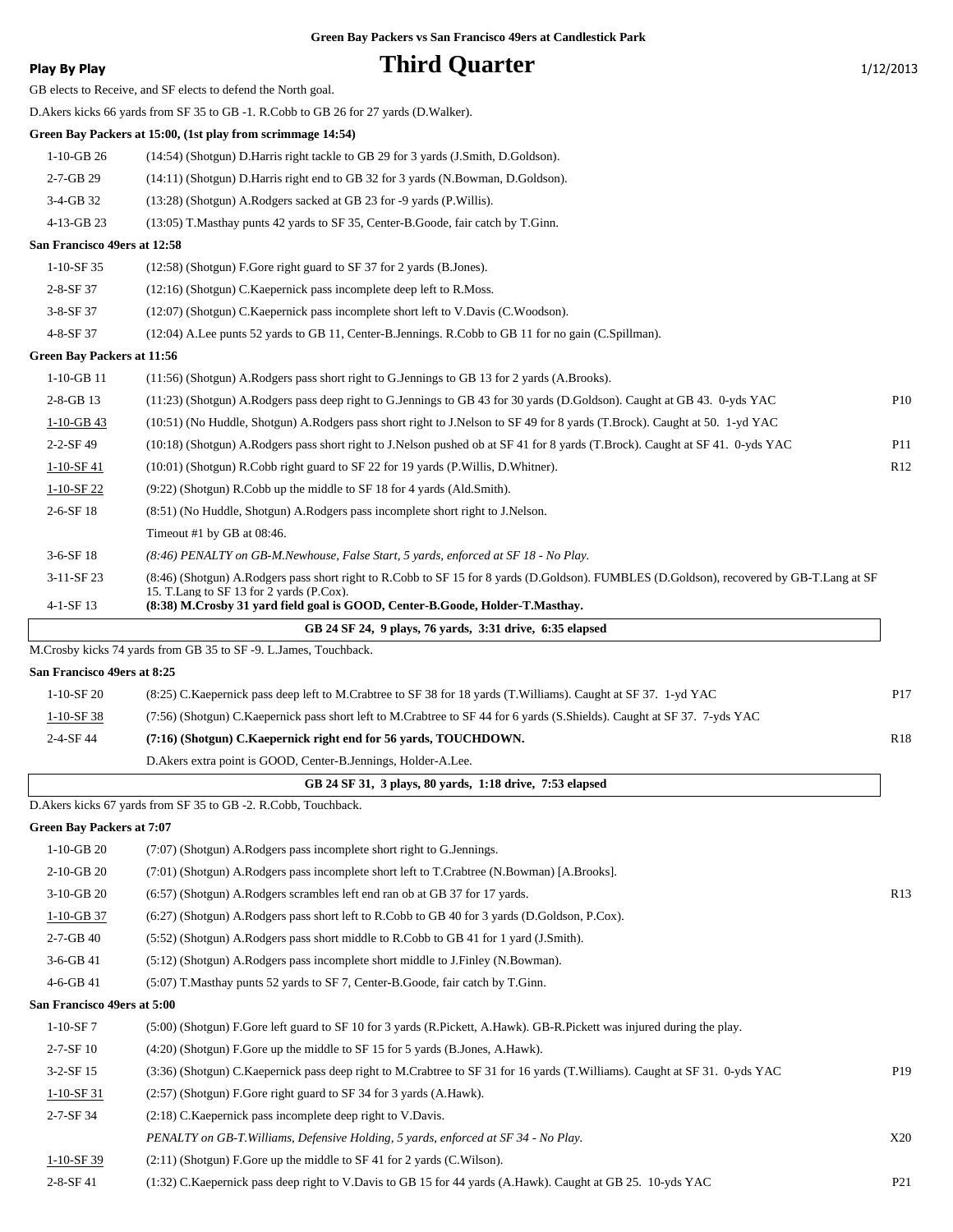| $1-10-GB$ 15 | $(3.45)$ (Shotgun) F. Gore up the middle to GB 2 for 13 yards (A. Hawk, M. Burnett). | R <sub>22</sub> |
|--------------|--------------------------------------------------------------------------------------|-----------------|
|              |                                                                                      |                 |

| <b>END OF OUARTER</b>      |              | Time | <b>First Downs</b> |                 | Efficiencies |        |  |  |
|----------------------------|--------------|------|--------------------|-----------------|--------------|--------|--|--|
|                            | <b>Score</b> | Poss |                    | $R$ $P$ $X$ $T$ | 3 Down       | 4 Down |  |  |
| <b>Green Bay Packers</b>   | 24           | 7:40 |                    | 2 2 0 4         | 1/4          | 0/0    |  |  |
| <b>San Francisco 49ers</b> | 31           | 7:20 |                    | 2 3 1 6         | 1/2          | 0/0    |  |  |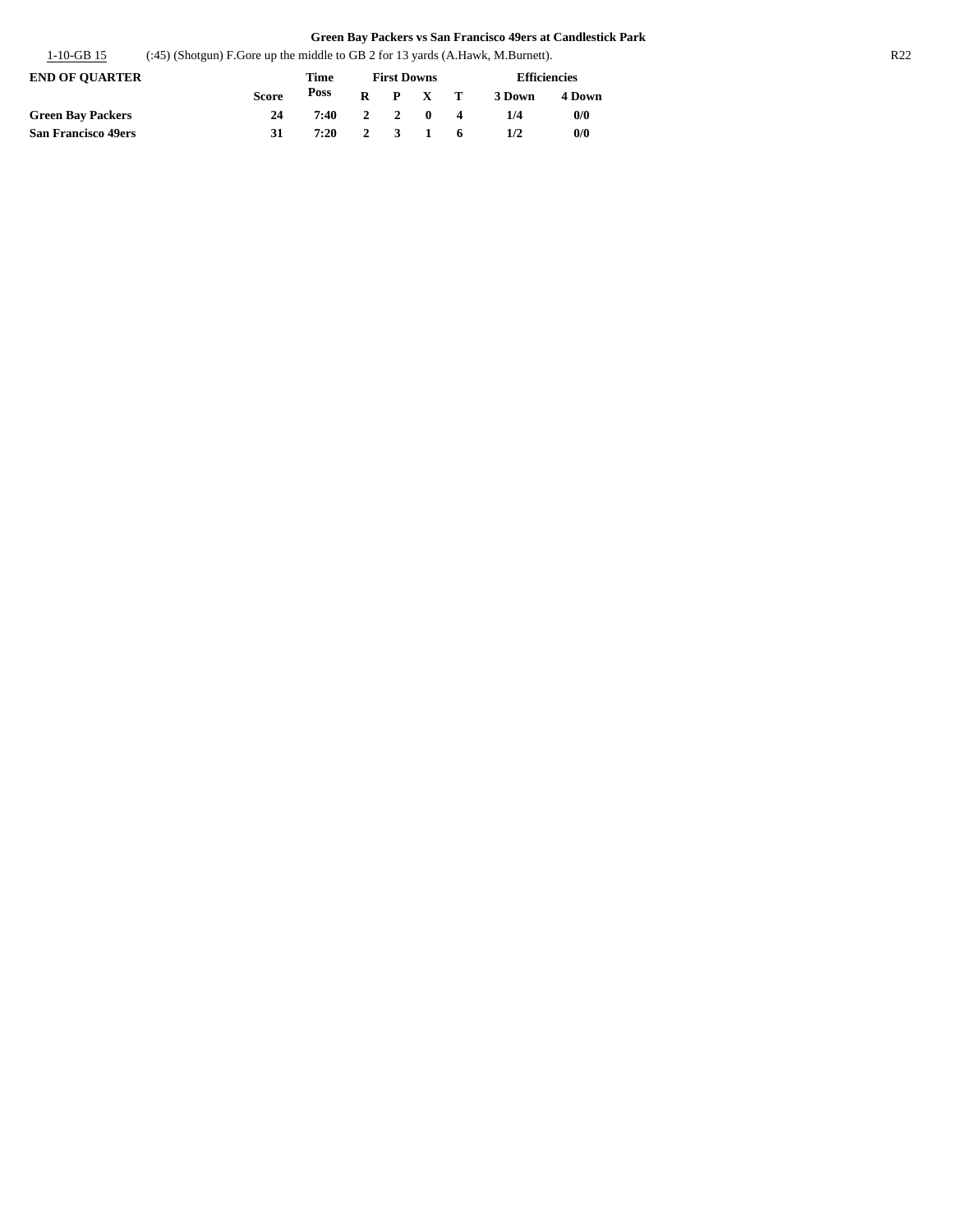### **Play By Play Play Play Fourth Quarter** 1/12/2013 San Francisco 49ers continued. 1-2-GB 2 **(15:00) D.Kilgore and L.Davis reported in as eligible. F.Gore right tackle for 2 yards, TOUCHDOWN.** R23 D.Akers extra point is GOOD, Center-B.Jennings, Holder-A.Lee.  **GB 24 SF 38, 8 plays, 93 yards, 1 penalty, 5:03 drive, 0:03 elapsed** D.Akers kicks 60 yards from SF 35 to GB 5. R.Cobb MUFFS catch, and recovers at GB 8. R.Cobb to GB 11 for 3 yards (M.Wilhoite). **Green Bay Packers at 14:57, (1st play from scrimmage 14:51)** 1-10-GB 11 (14:51) (Shotgun) A.Rodgers pass short left to G.Jennings to GB 18 for 7 yards (N.Bowman). Caught at GB 17. 1-yd YAC 2-3-GB 18 (14:26) (No Huddle, Shotgun) A.Rodgers pass short middle to J.Finley to GB 27 for 9 yards (P.Willis). Caught at GB 27. 0-yds YAC P14 1-10-GB 27 (13:58) (No Huddle, Shotgun) A.Rodgers pass short left to G.Jennings to GB 32 for 5 yards (C.Rogers, D.Goldson). Caught at GB 29. 3-yds YAC 2-5-GB 32 (13:25) (No Huddle, Shotgun) A.Rodgers pass short right to J.Finley to GB 34 for 2 yards (N.Bowman, D.Whitner). Caught at GB 30. 4-yds YAC 3-3-GB 34 (12:53) (Shotgun) A.Rodgers pass short right to J.Nelson to GB 44 for 10 yards (C.Culliver). Caught at GB41. 3-yds YAC P15 1-10-GB 44 (12:17) A.Rodgers pass incomplete short right to T.Crabtree. 2-10-GB 44 (12:10) (Shotgun) A.Rodgers pass short middle to D.Harris to GB 49 for 5 yards (P.Willis). Caught at GB 46. 3-yds YAC 3-5-GB 49 (11:43) (Shotgun) A.Rodgers pass incomplete deep left to G.Jennings. 4-5-GB 49 (11:37) T.Masthay punts 44 yards to SF 7, Center-B.Goode, downed by GB-J.Ross. **San Francisco 49ers at 11:28** 1-10-SF 7 (11:28) F.Gore right guard to SF 12 for 5 yards (B.Jones). 2-5-SF 12 (10:49) (Shotgun) C.Kaepernick left end pushed ob at SF 28 for 16 yards (C.Matthews). R24 1-10-SF 28 (10:17) (Shotgun) F.Gore up the middle to SF 30 for 2 yards (A.Hawk). 2-8-SF 30 (9:35) C.Kaepernick pass deep right to D.Walker to SF 47 for 17 yards (T.Williams). Caught at SF 47. 0-yds YAC P25 1-10-SF 47 (8:52) (Shotgun) F.Gore right guard to GB 27 for 26 yards (C.Woodson, D.Moses). R26 1-10-GB 27 (8:04) (Shotgun) F.Gore right guard to GB 26 for 1 yard (R.Pickett). 2-9-GB 26 (7:23) L.James left end to GB 15 for 11 yards (T.Williams). *PENALTY on SF-B.Miller, Offensive Holding, 10 yards, enforced at GB 26 - No Play.* 2-19-GB 36 (6:59) (Shotgun) C.Kaepernick right end to GB 32 for 4 yards (T.Williams). 3-15-GB 32 (6:15) (Shotgun) C.Kaepernick pass short right to M.Crabtree to GB 18 for 14 yards (S.Shields). Caught at GB 31. 13-yds YaC 4-1-GB 18 *(5:25) (Run formation) L.Davis reported in as eligible. PENALTY on GB-B.Raji, Encroachment, 5 yards, enforced at GB 18 - No Play.* X27 1-10-GB 13 (5:03) D.Kilgore and L.Davis reported in as eligible. F.Gore up the middle to GB 2 for 11 yards (M.Burnett). R28 1-2-GB 2 (4:22) F.Gore up the middle to GB 2 for no gain (C.Matthews, B.Jones). 2-2-GB 2 **(3:42) A.Dixon right tackle for 2 yards, TOUCHDOWN.** R29 **The Replay Assistant challenged the runner broke the plane ruling, and the play was Upheld.** D.Akers extra point is GOOD, Center-B.Jennings, Holder-A.Lee.  **GB 24 SF 45, 11 plays, 93 yards, 1 penalty, 7:54 drive, 11:26 elapsed** D.Akers kicks 67 yards from SF 35 to GB -2. R.Cobb to GB 23 for 25 yards (L.Grant). **Green Bay Packers at 3:34, (1st play from scrimmage 3:29)** 1-10-GB 23 (3:29) (Shotgun) A.Rodgers pass short left to J.Finley pushed ob at GB 28 for 5 yards (N.Bowman). 2-5-GB 28 (3:23) (Shotgun) A.Rodgers pass short right to R.Cobb to GB 32 for 4 yards (C.Rogers). 3-1-GB 32 (2:57) (Shotgun) A.Rodgers pass short left to J.Nelson pushed ob at GB 40 for 8 yards (T.Brown). P16 1-10-GB 40 (2:50) (Shotgun) A.Rodgers pass short right to J.Jones to SF 44 for 16 yards (C.Culliver, R.McDonald). Caught at GB 43. 13-yds YAC P17 1-10-SF 44 (2:14) A.Rodgers pass incomplete short right to J.Jones. 2-10-SF 44 (2:13) (Shotgun) A.Rodgers pass short right to J.Jones to SF 37 for 7 yards (C.Culliver; N.Bowman). Caught at SF 40. 3-yds YAC Two-Minute Warning 3-3-SF 37 (2:00) (Shotgun) A.Rodgers scrambles left guard to SF 35 for 2 yards (R.McDonald). 4-1-SF 35 (1:35) (Shotgun) A.Rodgers pass short middle to J.Nelson to SF 23 for 12 yards (P.Willis). Caught at SF 23. 0-yds YAC P18

- 1-10-SF 23 (1:17) (No Huddle) A.Rodgers pass short left to R.Cobb ran ob at SF 15 for 8 yards. Caught at SF18. 3-yds YAC
- 2-2-SF 15 (1:17) (No Huddle, Shotgun) A.Rodgers pass deep left intended for J.Nelson INTERCEPTED by T.Brown at SF -9. Touchback. *PENALTY on SF-T.Brown, Defensive Pass Interference, 12 yards, enforced at SF 15 - No Play.* X19
- 1-3-SF 3 (1:12) (Shotgun) A.Rodgers pass incomplete short right to R.Cobb.
- 2-3-SF 3 **(1:07) (Shotgun) A.Rodgers pass short right to G.Jennings for 3 yards, TOUCHDOWN.** P20 M.Crosby extra point is GOOD, Center-B.Goode, Holder-T.Masthay.

Timeout #1 by SF at 00:57.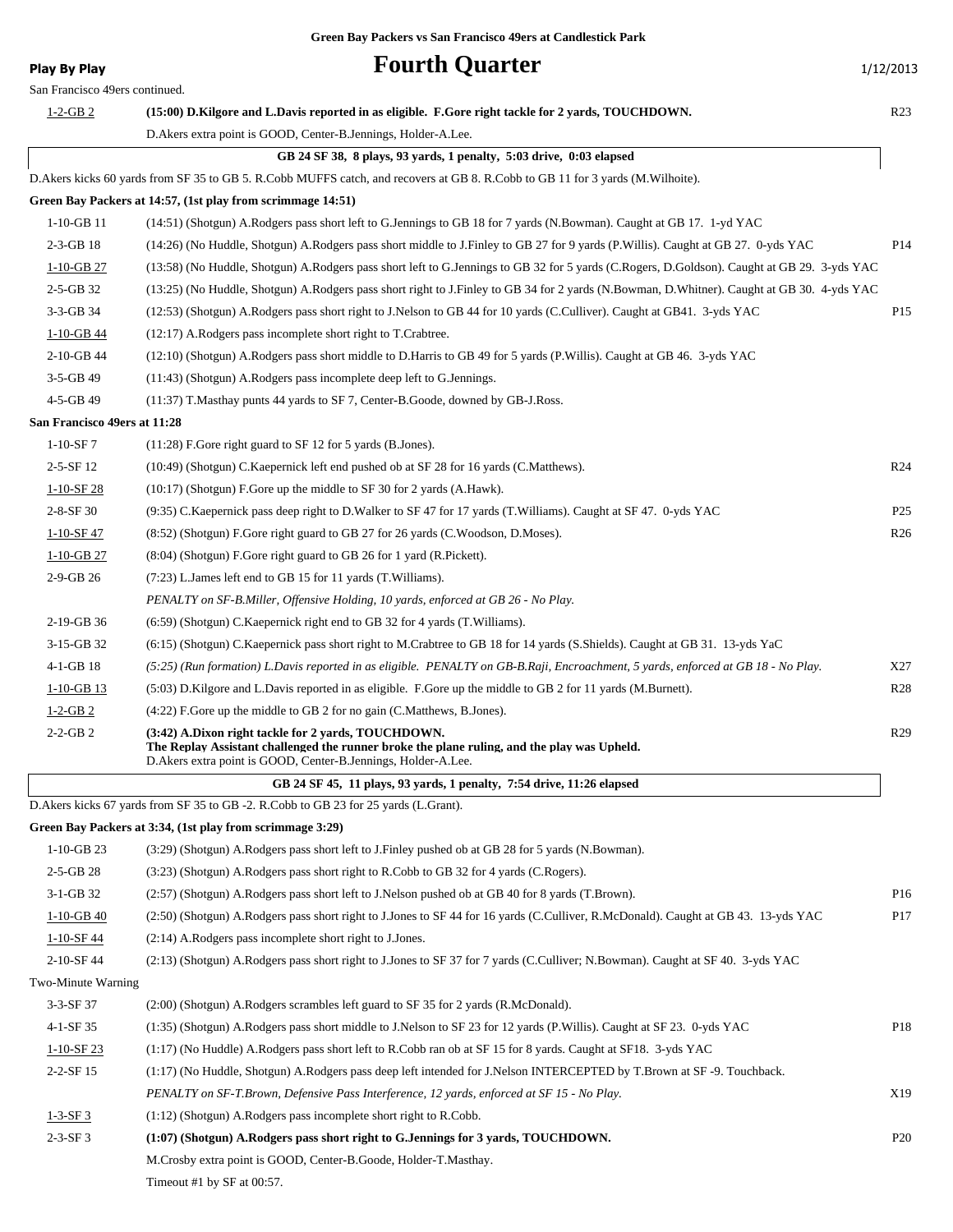#### **GB 31 SF 45, 11 plays, 77 yards, 1 penalty, 2:37 drive, 14:03 elapsed**

M.Crosby kicks onside 11 yards from GB 35 to GB 46. D.Walker (didn't try to advance) to GB 46 for no gain (J.McMillian).

#### **San Francisco 49ers at 0:57, (1st play from scrimmage 0:56)**

1-10-GB 46 (:56) C.Kaepernick kneels to GB 47 for -1 yards.

2-11-GB 47 (:24) C.Kaepernick kneels to GB 48 for -1 yards.

| <b>END OF OUARTER</b>      |       | Time |       | <b>First Downs</b> |                 |        | <b>Efficiencies</b> |
|----------------------------|-------|------|-------|--------------------|-----------------|--------|---------------------|
|                            | Score | Poss |       |                    | $R$ $P$ $X$ $T$ | 3 Down | 4 Down              |
| <b>Green Bay Packers</b>   |       | 6:06 |       |                    | $0 \t 6 \t 1$   | 2/4    | 1/1                 |
| <b>San Francisco 49ers</b> | 45    | 8:54 | 5 1 1 |                    |                 | 0/1    | 0/0                 |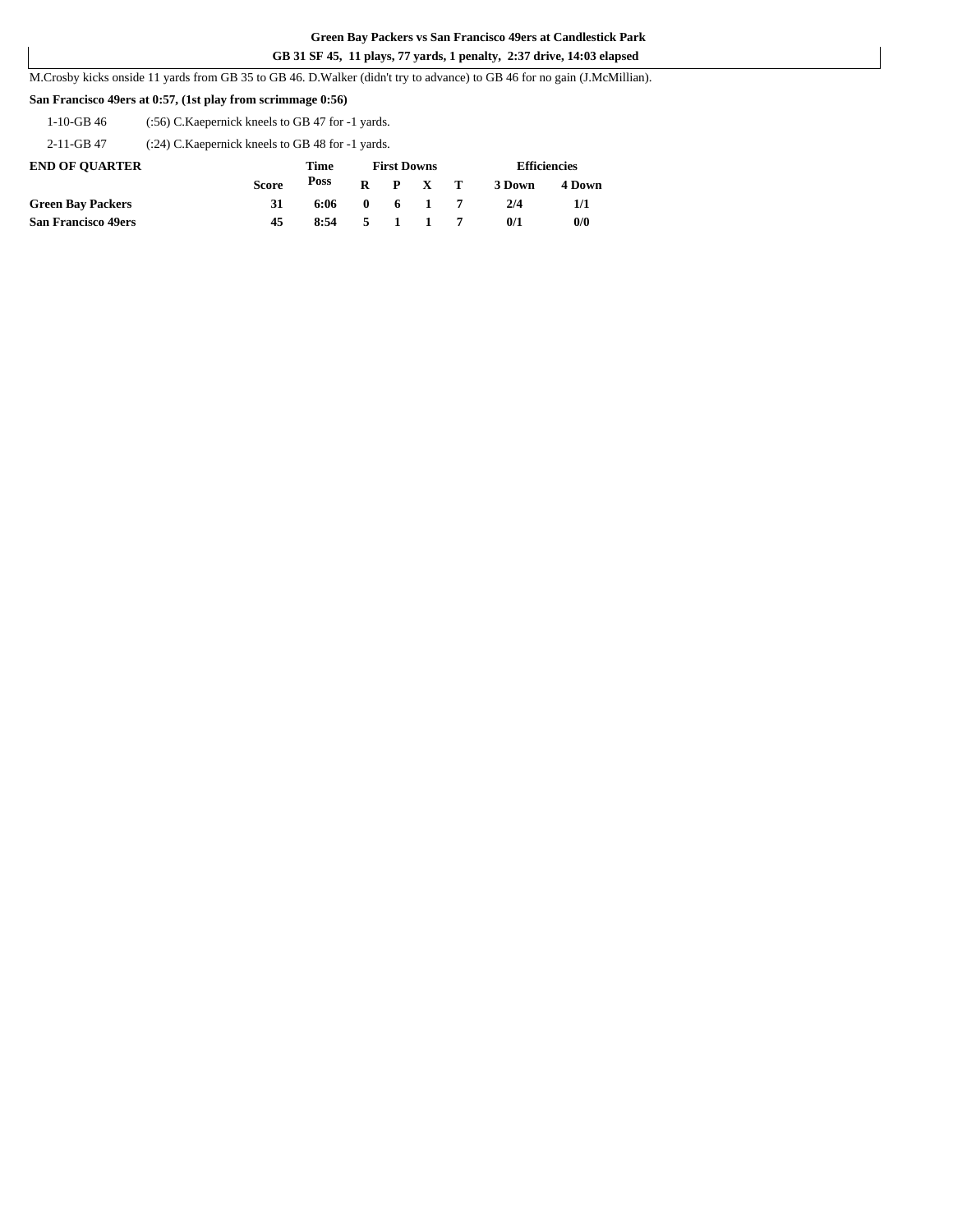### **Miscellaneous Statistics Report**

**Green Bay Packers vs San Francisco 49ers**

**1/12/2013 at Candlestick Park**

### **Ten Longest Plays for Green Bay Packers**

| Yards | 0tr | <b>Play Start</b>        | <b>Play Description</b>                                                                                                                         |
|-------|-----|--------------------------|-------------------------------------------------------------------------------------------------------------------------------------------------|
| 44    |     | 1 3-5-GB 38              | (1:08) (Shotgun) A.Rodgers pass deep right to J.Jones to SF 18 for 44 yards (C.Culliver). Caught at SF 18. 0-yds YAC                            |
| 30    |     | $3$ 2-8-GB 13            | (11:23) (Shotgun) A.Rodgers pass deep right to G.Jennings to GB 43 for 30 yards (D.Goldson). Caught at GB 43. 0-yds YAC                         |
| 20    |     | 2 1-10-SF 20             | (2:39) (Shotgun) A.Rodgers pass deep middle to J.Jones for 20 yards, TOUCHDOWN. Caught at goal line. 0-yds YAC                                  |
| 19    |     | 2 1-10-GB 32             | (4:20) A.Rodgers pass deep right to J.Finley to SF 49 for 19 yards (D.Whitner). Caught at SF 49. 0-yds YAC                                      |
| 19    |     | 3 1-10-SF 41             | (10:01) (Shotgun) R.Cobb right guard to SF 22 for 19 yards (P. Willis, D. Whitner).                                                             |
| 18    |     | $1 \quad 1 - 10 - SF$ 18 | (:29) (No Huddle) D.Harris up the middle for 18 yards, TOUCHDOWN.                                                                               |
| 18    |     | 2 1-10-SF 49             | (3:57) D. Harris right tackle to SF 46 for 3 yards (J. Smith).<br>PENALTY on SF-D. Goldson, Unnecessary Roughness, 15 yards, enforced at SF 46. |
| 17    |     | $3 - 3 - 10 - GB$ 20     | (6:57) (Shotgun) A.Rodgers scrambles left end ran ob at GB 37 for 17 yards.                                                                     |
| 16    |     | 4 1-10-GB 40             | (2:50) (Shotqun) A.Rodgers pass short right to J.Jones to SF 44 for 16 yards (C.Culliver, R.McDonald). Caught at GB 43.<br>13-yds YAC           |
| 12    |     | 4 4-1-SF 35              | (1:35) (Shotgun) A.Rodgers pass short middle to J.Nelson to SF 23 for 12 yards (P.Willis). Caught at SF 23. 0-yds YAC                           |

#### **Ten Longest Plays for San Francisco 49ers**

| Yards | 0tr | Play Start                    | <b>Play Description</b>                                                                                                |
|-------|-----|-------------------------------|------------------------------------------------------------------------------------------------------------------------|
| 56    |     | 3 2-4-SF 44                   | (7:16) (Shotgun) C.Kaepernick right end for 56 yards, TOUCHDOWN.                                                       |
| 45    |     | 1 3-10-SF 33                  | (11:28) (Shotgun) C.Kaepernick pass deep left to F.Gore to GB 22 for 45 yards (S.Shields). Caught at SF 49. 29-yds YAC |
| 44    |     | 3 2-8-SF 41                   | (1:32) C.Kaepernick pass deep right to V.Davis to GB 15 for 44 yards (A.Hawk). Caught at GB 25. 10-yds YAC             |
| 26    |     | 4 1-10-SF 47                  | (8:52) (Shotgun) F.Gore right guard to GB 27 for 26 yards (C.Woodson, D.Moses).                                        |
| 20    |     | $1\quad 3-8-GB\;20$           | (9:09) (Shotgun) C.Kaepernick left end for 20 yards, TOUCHDOWN.                                                        |
| 20    |     | $2 \quad 2 - 6 - GB \quad 20$ | (5:33) (Shotgun) C.Kaepernick pass deep left to M.Crabtree for 20 yards, TOUCHDOWN. Caught at goal line. 0-yds YAC     |
| 19    |     | 2 2-7-SF 23                   | (2:11) (Shotgun) C.Kaepernick scrambles left end pushed ob at SF 42 for 19 yards (C.Woodson).                          |
| 18    |     | 2 3-10-SF 42                  | (1:48) (Shotgun) C.Kaepernick left tackle ran ob at GB 40 for 18 yards.                                                |
| 18    |     | 3 1-10-SF 20                  | (8:25) C.Kaepernick pass deep left to M.Crabtree to SF 38 for 18 yards (T.Williams). Caught at SF 37. 1-yd YAC         |
| 17    |     | $4$ 2-8-SF 30                 | (9:35) C.Kaepernick pass deep right to D.Walker to SF 47 for 17 yards (T.Williams). Caught at SF 47. 0-yds YAC         |

|                | <b>Touchdown Scoring Information</b> | <b>Offense</b> |              | <b>Defense</b> Special Teams |
|----------------|--------------------------------------|----------------|--------------|------------------------------|
| <b>VISITOR</b> | Green Bay Packers                    |                | $\mathbf{1}$ |                              |
| <b>HOME</b>    | San Francisco 49ers                  | 6              | $\mathbf{0}$ |                              |

|           | <b>Player Scoring Information</b> |     |            |                        |              |                          |   |                  |            |              |              |                    |            |             |        |
|-----------|-----------------------------------|-----|------------|------------------------|--------------|--------------------------|---|------------------|------------|--------------|--------------|--------------------|------------|-------------|--------|
|           | Club Player                       | TD. | Rush<br>TD | <b>Rec KO TD</b><br>TD |              | <b>Punt Int TD</b><br>TD |   | <b>Fum</b><br>TD | Misc<br>TD | FG           | <b>XP</b>    | 2Pt<br><b>Rush</b> | 2Pt<br>Rec | Sfty        | Points |
| GB        | M.Crosby                          | 0   | 0          | $\mathbf{0}$           | 0            | 0                        | 0 | 0                | 0          |              | 4            | $\mathbf{0}$       | 0          | 0           | 7      |
| GB        | D.Harris                          | 0   |            | 0                      | 0            | 0                        | 0 | 0                | 0          | 0            | 0            | $\mathbf{0}$       | 0          | 0           | 6      |
| <b>GB</b> | G.Jennings                        | 0   | 0          |                        | 0            | 0                        | 0 | 0                | 0          | 0            | $\mathbf{0}$ | 0                  | 0          | $\mathbf 0$ | 6      |
| GB        | J.Jones                           | 0   | 0          |                        | 0            | 0                        | 0 | 0                | 0          | $\mathbf{0}$ | 0            | 0                  | 0          | $\mathbf 0$ | 6      |
| GB        | S.Shields                         | 0   | 0          | 0                      | $\mathbf{0}$ | 0                        |   | 0                | 0          | 0            | 0            | 0                  | 0          | 0           | 6      |
| <b>SF</b> | C.Kaepernick                      | 0   | ำ          | $\Omega$               | 0            | 0                        | 0 | 0                | 0          | $\mathbf{0}$ | $\mathbf{0}$ | 0                  | 0          | $\mathbf 0$ | 12     |
| <b>SF</b> | M.Crabtree                        | 0   | 0          | 2                      | 0            | 0                        | 0 | 0                | 0          | 0            | $\mathbf{0}$ | $\Omega$           | 0          | 0           | 12     |
| <b>SF</b> | D.Akers                           | 0   | 0          | 0                      | 0            | 0                        | 0 | 0                | 0          |              | 6            | 0                  | 0          | 0           | 9      |
| <b>SF</b> | F.Gore                            | 0   |            | 0                      | 0            | 0                        | 0 | 0                | 0          | 0            | $\mathbf{0}$ | 0                  | 0          | $\mathbf 0$ | 6      |
| <b>SF</b> | A.Dixon                           | 0   |            | 0                      | 0            | 0                        | 0 | 0                | 0          | 0            | 0            | 0                  | 0          | $\mathbf 0$ | 6      |

| <b>Possession Detail</b>    | <b>First Half</b> |      | <b>Second Half</b> |       | Game           |       |
|-----------------------------|-------------------|------|--------------------|-------|----------------|-------|
|                             | <b>Visitor</b>    | Home | <b>Visitor</b>     | Home  | <b>Visitor</b> | Home  |
| Largest Lead                |                   |      | 0                  | 21    |                | 21    |
| Drives Leading              | 0                 | 0    | 0                  | 4     | 0              | 4     |
| Time of Possession Leading  | 0:00              | 0:00 | 0:00               | 14:56 | 0:00           | 14:56 |
| Largest Deficit             | $-7$              | $-7$ | -21                | 0     | $-21$          | -7    |
| Drives Trailing             |                   | 3    | 5                  | 0     | 6              |       |
| Time of Possession Trailing | 2:53              | 8:17 | 13:46              | 0:00  | 16:39          | 8:17  |
| Times Score Tied Up         |                   | 3    |                    |       |                | 4     |
| Lead Changes                |                   | 4    |                    |       |                |       |